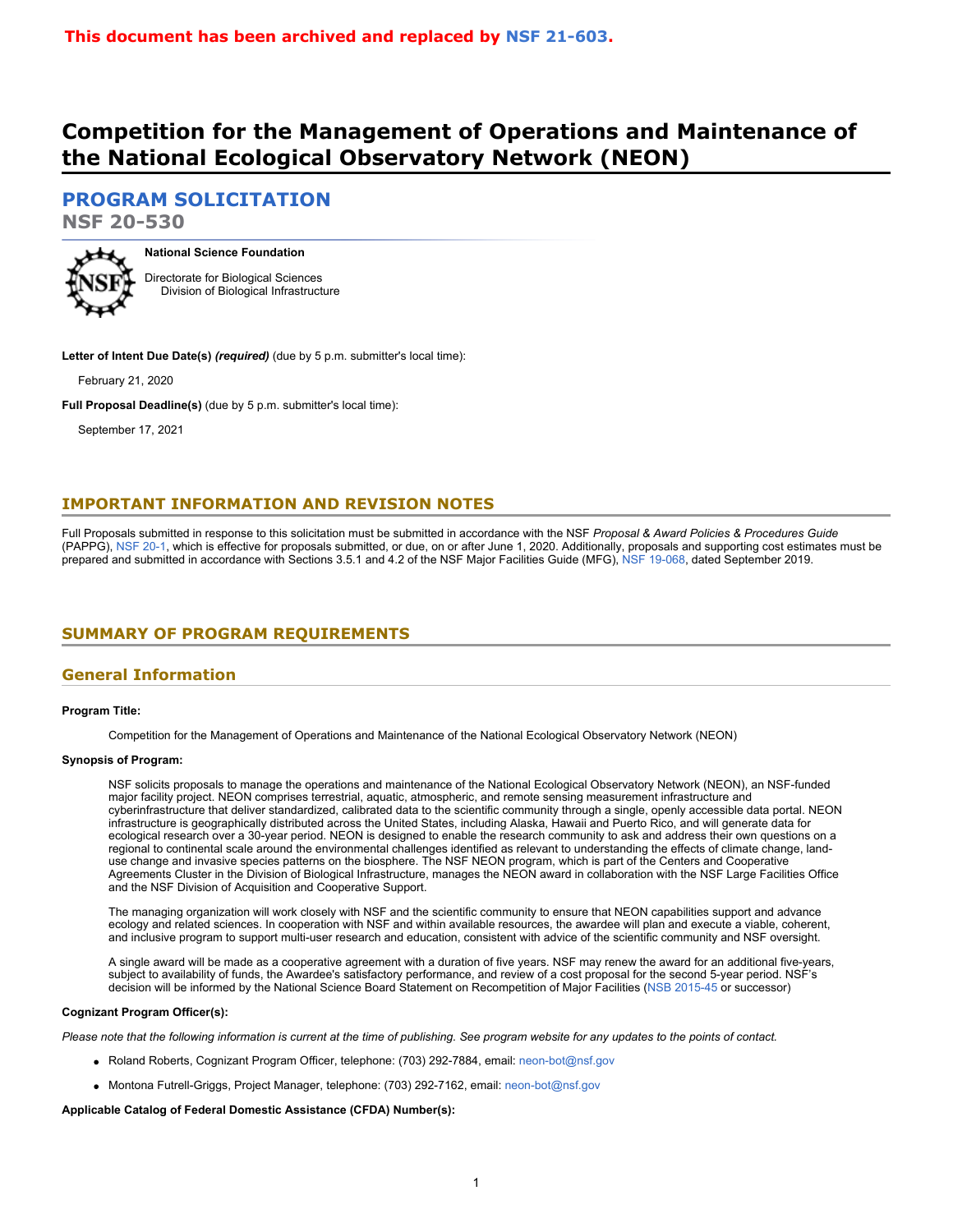● 47.074 --- Biological Sciences

# **Award Information**

### **Anticipated Type of Award:** Cooperative Agreement

### **Estimated Number of Awards:** 1

### **Anticipated Funding Amount:** \$65,000,000

For planning purposes, proposers can assume a base budget of approximately \$65 million during the first year of the award, beginning November 2021 and should plan for no more than a 3% budget increase in each of the subsequent years. All budget amounts given herein are tentative and for initial planning purposes only. Actual annual funding increments will be determined on the basis of the detailed cost estimate required per Section V.B below and an Annual Program Operating Plan that is submitted by the awardee to and approved by NSF. Funding increments are also subject annually to the availability of funds and will be contingent on the performance of the awardee. Escalation factors used for cost estimating should be articulated in the Cost Estimating Plan.

If needed, additional funding of up to \$1,000,000 may be requested to support a transition period of up to 6 months in duration. The request of funding for a transition period should be made within the Transition Plan and should not be included in the formal cost estimate or proposed budget for the initial 5-year period but must conform to the same requirements. If this amount is not sufficient for the proposed transition, please contact the NEON program for additional guidance.

### **Eligibility Information**

### **Who May Submit Proposals:**

Proposals may only be submitted by the following:

- Institutions of Higher Education (IHEs) Two- and four-year IHEs (including community colleges) accredited in, and having a campus located in the US, acting on behalf of their faculty members. Special Instructions for International Branch Campuses of US IHEs: If the proposal includes funding to be provided to an international branch campus of a US institution of higher education (including through use of subawards and consultant arrangements), the proposer must explain the benefit(s) to the project of performance at the international branch campus, and justify why the project activities cannot be performed at the US campus.
- Non-profit, non-academic organizations: Independent museums, observatories, research labs, professional societies and similar organizations in the U.S. associated with educational or research activities.

### **Who May Serve as PI:**

The Principal Investigator (PI) must be an employee of the proposing organization.

### **Limit on Number of Proposals per Organization:** 1

An organization may only submit 1 proposal as the lead. There is no limit on the number of proposals on which an organization can be included as a subawardee.

#### **Limit on Number of Proposals per PI or Co-PI:** 1

Since the PI must be an employee of the managing organization, which can only submit one proposal, a PI can only submit one proposal. However, t here is no limit on the number of proposals on which an individual can be included as a subaward PI.

### **Proposal Preparation and Submission Instructions**

#### **A. Proposal Preparation Instructions**

- **Letters of Intent:** Submission of Letters of Intent is required. Please see the full text of this solicitation for further information.
- **Preliminary Proposal Submission:** Not required
- **Full Proposals:**
	- Full Proposals submitted via FastLane: *NSF Proposal and Award Policies and Procedures Guide* (PAPPG) guidelines apply. The complete text of the PAPPG is available electronically on the NSF website at: [https://www.nsf.gov/publications/pub\\_summ.jsp?ods\\_key=pappg](https://www.nsf.gov/publications/pub_summ.jsp?ods_key=pappg).
	- Full Proposals submitted via Grants.gov: *NSF Grants.gov Application Guide: A Guide for the Preparation and Submission of NSF Applications via Grants.gov* guidelines apply (Note: The *NSF Grants.gov Application Guide* is available on the Grants.gov website and on the NSF website at: [https://www.nsf.gov/publications/pub\\_summ.jsp?ods\\_key=grantsgovguide](https://www.nsf.gov/publications/pub_summ.jsp?ods_key=grantsgovguide)).

#### **B. Budgetary Information**

**Cost Sharing Requirements:**

Inclusion of voluntary committed cost sharing is prohibited.

**Indirect Cost (F&A) Limitations:**

Not Applicable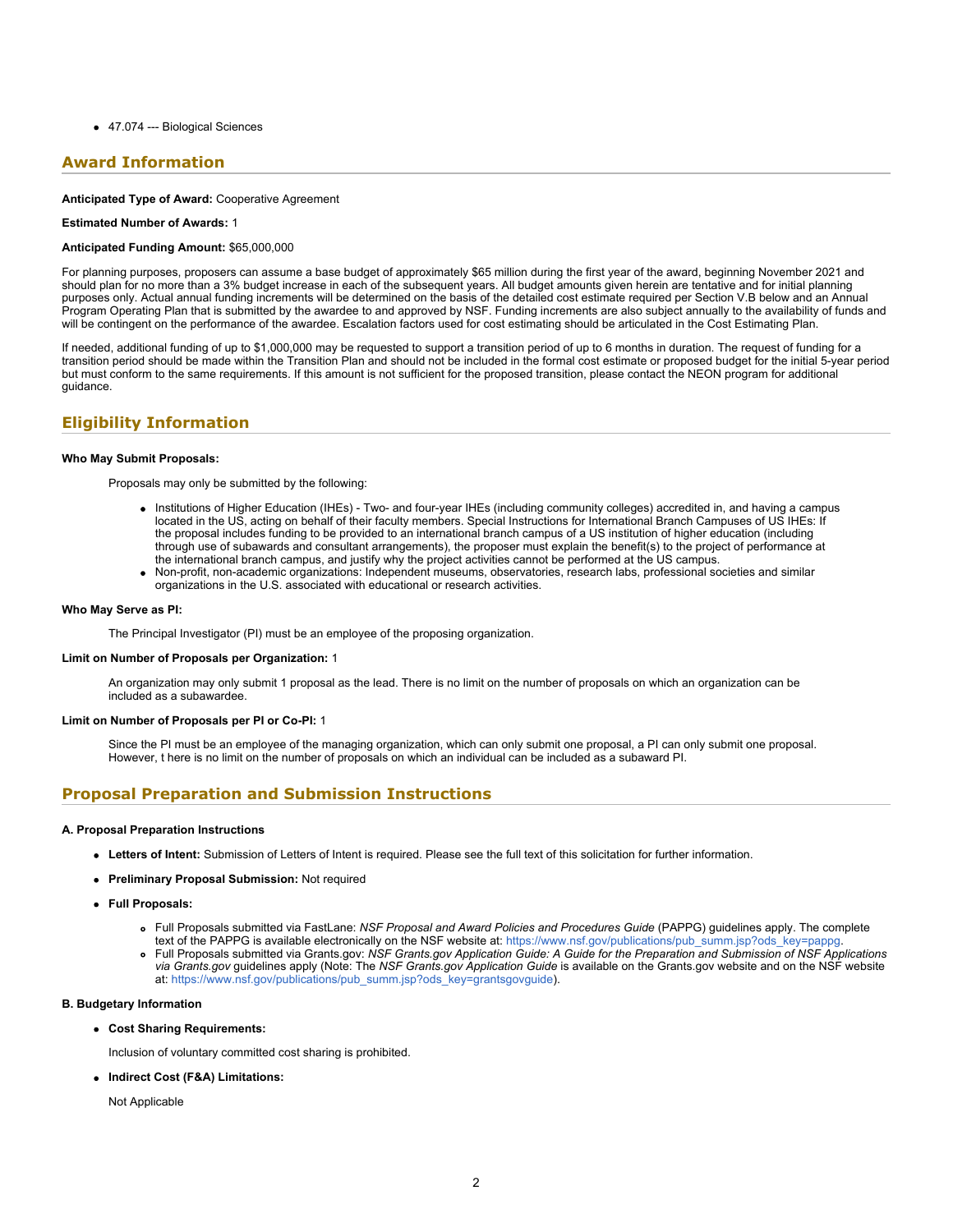### **Other Budgetary Limitations:**

Other budgetary limitations apply. Please see the full text of this solicitation for further information.

### **C. Due Dates**

**Letter of Intent Due Date(s)** *(required)* (due by 5 p.m. submitter's local time):

February 21, 2020

**Full Proposal Deadline(s)** (due by 5 p.m. submitter's local time):

September 17, 2021

### **Proposal Review Information Criteria**

### **Merit Review Criteria:**

National Science Board approved criteria. Additional merit review criteria apply. Please see the full text of this solicitation for further information.

### **Award Administration Information**

### **Award Conditions:**

Additional award conditions apply. Please see the full text of this solicitation for further information.

#### **Reporting Requirements:**

Additional reporting requirements apply. Please see the full text of this solicitation for further information.

### <span id="page-2-0"></span>**TABLE OF CONTENTS**

#### **[Summary of Program Requirements](#page-0-0)**

- I. **[Introduction](#page-2-1)**
- II. **[Program Description](#page-3-0)**
- III. **[Award Information](#page-7-0)**
- IV. **[Eligibility Information](#page-7-1)**
- V. **[Proposal Preparation and Submission Instructions](#page-7-2)**
	- A. [Proposal Preparation Instructions](#page-7-2)
	- B. [Budgetary Information](#page-10-0)
	- C. [Due Dates](#page-11-0)
- D. [FastLane/Research.gov/Grants.gov Requirements](#page-11-1)
- VI. **[NSF Proposal Processing and Review Procedures](#page-11-2)**
	- A. [Merit Review Principles and Criteria](#page-12-0)
		- B. [Review and Selection Process](#page-13-0)
- VII. **[Award Administration Information](#page-14-0)**
	- A. [Notification of the Award](#page-14-1)
	- B. [Award Conditions](#page-14-2)
	- C. [Reporting Requirements](#page-15-0)
- VIII. **[Agency Contacts](#page-15-1)**
- IX. **[Other Information](#page-16-0)**

# <span id="page-2-1"></span>**I. INTRODUCTION**

Authorized by the National Science Foundation Act of 1950, as amended, NSF initiates and supports basic and applied research and programs to strengthen scientific research potential. To achieve these goals, NSF supports centers, major facilities, and other infrastructure that provide research capabilities in various scientific disciplines. One such facility, the National Ecological Observatory Network (NEON), provides services and infrastructure to support research and education in the Biological Sciences.

The biosphere has changed more in the last 50 years than during any time in human history. Climate change, land use change, and the introduction of invasive species act alone or in concert to affect living systems by altering the fundamental relationships between life and the non-living environment that sustains it. Understanding the causes and consequences of changes to the biosphere is one of the major challenges confronting scientists and society now and in the coming decades. Meeting this challenge requires the availability of high-quality data collected using standardized protocols at strategically selected sites distributed at a continental scale.

NEON was designed as a continental-scale platform for understanding and forecasting the ecological impacts of climate change, land use change and invasive species on the biosphere. More than a decade of planning by the scientific community and NSF resulted in the design and construction of a robust observatory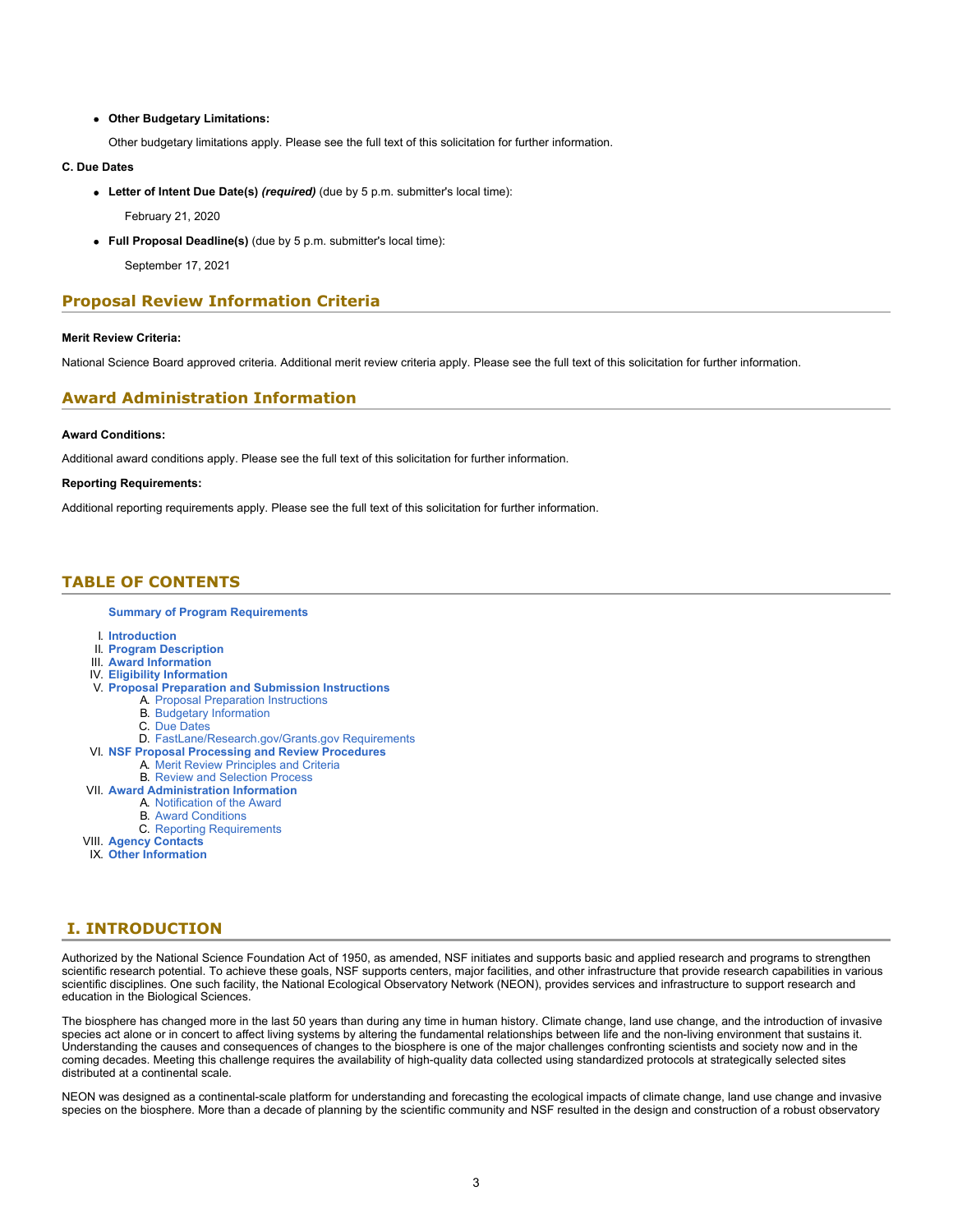that is providing standardized data on a comprehensive suite of 180 data products at 81 sites distributed in 20 eco-climatic domains across the United States. These data reflect atmospheric processes; biogeochemistry; ecohydrology; biological organisms, populations, and communities; land use and land cover change across the Network. All NEON data are served freely to the scientific community and the public. NEON is expected to be in operations for 30 years.

Provisional NEON data from sites and airborne observations, along with protocols [\(https://www.neonscience.org/data-collection/protocols-standardized](https://www.nsf.gov/cgi-bin/goodbye?https://www.neonscience.org/data-collection/protocols-standardized-methods)[methods\)](https://www.nsf.gov/cgi-bin/goodbye?https://www.neonscience.org/data-collection/protocols-standardized-methods) and documentation, are now available on the NEON Data Portal. In addition, NEON-collected specimens and samples are available and can be requested for research purposes.

NSF invites proposals from qualified organizations to manage the operation and maintenance of NEON for the next five years beginning November 2021. Proposals should address the full suite of activities including, but not limited to, data collection, processing, curation, and access; sample collection, storage, and archiving; engagement of the scientific community; refining NEON protocols and operations; promotion of and training in the use of NEON data; maintenance of all physical infrastructure and equipment; and education and outreach.

NSF intends for NEON to proceed largely as designed, constructed, and currently operated. NSF does not intend to drastically change either the overarching design of the network or the data products that are produced and distributed. Proposals that include large-scale changes to the infrastructure or composition of the network, beyond incremental modifications such as those that result due to technological advances or efficiencies found, will be deemed non-responsive to this solicitation.

Additionally, NSF expects that proposing organizations are able to demonstrate through their proposal both the organization's prior experience and current capabilities to operate a scientific endeavor on the scale of NEON. For example, organizations are expected to demonstrate their ability to manage, through a federally-funded cooperative agreement with NSF, a large-scale network consisting of: 81 sites geographically dispersed across the United States with human resources management systems in place to handle the needs of approximately 500 employees, a large number of which are hired seasonally; the permitting and compliance needs of the Observatory; 180 data products and the associated data services and cyberinfrastructure; the logistics and engineering capabilities to support the upgrade, repair, calibration, validation, and distribution of thousands of sensors; the award, subaward, and contract management based on the regulatory requirements of the [Uniform Administrative Requirements at 2 CFR 200](https://www.ecfr.gov/cgi-bin/text-idx?tpl=/ecfrbrowse/Title02/2cfr200_main_02.tpl) and NSF-specific terms and conditions; and mature IT systems, processes, and procedures for support functions such as financial management, property, and procurement.

# <span id="page-3-0"></span>**II. PROGRAM DESCRIPTION**

### **A. Description of the National Ecological Observatory Network (NEON)**

Data is collected at sites in geographically distributed terrestrial and aquatic ecosystems across 20 eco-climatic domains in the United States and its territories, including Alaska, Hawaii and Puerto Rico using a combination of automated instrument measurements, airborne remote sensing surveys, and observational sampling. The following nine sections provide a broad outline of the current structure of NEON:

### 1. NEON Headquarters

The activities of the NEON project are currently organized and managed at the project's headquarters in Boulder, Colorado. The managing organization is expected to assume the administration of the project including the supervision of approximately 500 permanent and seasonal employees distributed across the NEON infrastructure. In addition, NEON headquarters provides support services that are critical for data collection and data quality across the Observatory. An Assembly and Repair Lab supports the activities needed to keep the instrument systems operational. This lab performs routine service including assisting the Calibration and Validation Lab with the refurbishment of sensors, maintenance documentation upkeep, and consultation on routine site activities. Parts and equipment sourcing are also the responsibility of the Repair Lab, including maintaining a working systems inventory to support both preventative and corrective maintenance. Also located at headquarters is the Calibration and Validation Lab. This arm of the NEON project ensures the collection and delivery of quality data by assuring and maintaining standards across the Observatory. Routine calibration of sensors is necessary to ensure that measurements meet standard community requirements. This lab performs annual calibrations on sensors and provides the expertise necessary to convert raw data collected from the sensor infrastructure at each Observatory site to the calibrated data products. The calibration is associated with each Level 1 data product as metadata information.

### 2. Domain Support Facilities (DSFs)

Field operations staff conduct operational collections and maintenance of the NEON field infrastructure and are located at eighteen Domain Support Facilities (DSFs) distributed across the U.S. DSFs typically include sample and specimen processing laboratory, instrumentation repair space, equipment rinse and storage area, office areas, meeting and field preparation space, general storage, and network infrastructure space. The activities at the DSFs are overseen by a resident Domain Manager and several permanent and seasonal staff members.

#### 3. Terrestrial Systems

The terrestrial observation and instrument systems (TOS and TIS) are designed to collect data about weather and climate, seasonally changing biological processes, and biogeochemical processes that are important drivers and indicators of terrestrial ecosystem function. The NEON project collects data at 47 terrestrial field sites across the United States. When possible, terrestrial sites are located near (co-located with) NEON's aquatic sites. These terrestrial field sites are representative of ecosystem features and habitats across the United States. Twenty of the terrestrial sites are expected to collect data for the 30-year lifetime of the observatory ("core sites"). The other 27 terrestrial sites may move throughout the lifetime of the observatory ("relocatable sites"). There is no difference in the design and construction between "core" and "relocatable" sites, and there is no current plan to relocate any of the sites within the 5-year period of this solicitation. The labels "core and relocatable" refer to the original scientific intent across the network. At each of these sites the NEON project collects data to understand changes in climate, surface-atmosphere interactions, biogeochemical processes, organismal populations, and habitat structure. Data are collected using automated instruments, observational sampling, and airborne remote sensing (described below).

### 4. Aquatic Systems

The NEON project collects data at 34 freshwater aquatic field sites located across the United States. These include 24 wadeable streams, 7 lakes, and 3 non-wadeable rivers. Aquatic field site locations are representative of aquatic features and habitats typical of regions across the United States within each NEON domain (except for D20: Hawai'i). NEON's aquatic sites are usually co-located with NEON terrestrial field sites whenever feasible. Twenty of the aquatic sites are intended to collect data for the 30-year lifetime of the observatory, i.e. they are designated as "core sites." The other 14 sites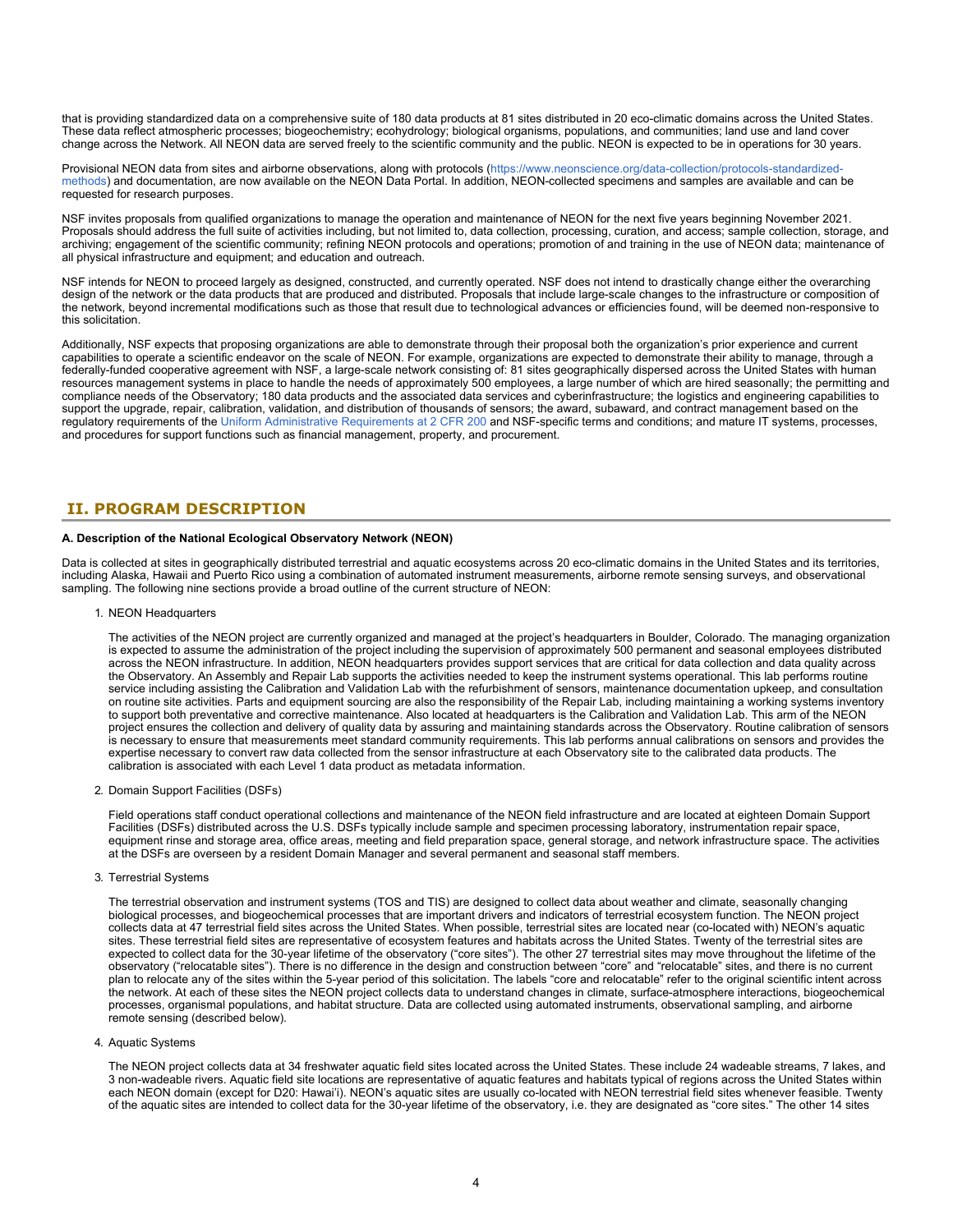may move throughout the lifetime of the observatory and are classified as "relocatable sites". There are no current plans to relocate any aquatic sites within the 5-year period covered by this solicitation. At each aquatic field site, the NEON project collects data to understand changes in climate, hydrology, biogeochemical processes, organismal populations, and habitat structure. Three data collection systems are employed at each aquatic site; automated instruments associated with the aquatic instrument systems (AIS), observational sampling through the aquatic observational systems (AOS), and airborne remote sensing surveys. The data collected through these three systems can be integrated because they are gathered in close proximity at a site. Also, the implementation of standardized protocols across the NEON project allows for comparisons across the 34 NEON aquatic field sites. Thus, researchers can study connections and patterns across ecosystems and develop models to forecast environmental change locally, regionally and at a continental scale.

### 5. Airborne Observation Platform (AOP)

NEON's AOP is an array of instruments that collect high resolution remote sensing data including lidar, hyperspectral, and images, at low altitude and are installed on light aircraft, which are currently leased by the managing organization. Each AOP is equipped with a Full Waveform and Discrete Return Lidar, a Hyperspectral Imaging Spectrometer, and a High Resolution RGB Camera. NEON currently has two AOPs that are part of the standard data collection protocols across the Observatory. Airborne remote sensing surveys are conducted over NEON field sites during peak greenness to collect quantitative information of each field site on land cover and changes to ecological structure and chemistry, including the presence and effects of invasive species across landscapes. AOP data collection is synchronized with field sampling and automated instrument measurements on the ground at each site.

### 6. Assignable Assets Program

NEON's management also involves the running of the Assignable Assets Program. These are components and services that are provided to the research community on a cost recovery basis. They include, an AOP (this is a third AOP, in addition to the two listed above), five Mobile Deployment Platforms (MDPs, equipped with a subset of aquatic and terrestrial sensors for fast deployment), access to sensor infrastructure, and access to observational sampling resources. Following issuance of an award, the managing organization is expected to develop and implement a plan, including pricing, for providing these assets to the research community. Further details concerning the MDPs will be provided in the Resource Library associated with this solicitation.

### 7. Collections and Laboratory Analysis

Each year, thousands of specimens and samples that complement the field observations and automated measurements collected at NEON sites are gathered and archived. These samples represent a rich resource and are available upon request to support research. The majority of NEON samples are housed in the primary NEON Biorepository at Arizona State University [\(https://biorepo.neonscience.org/portal/index.php](https://www.nsf.gov/cgi-bin/goodbye?https://biorepo.neonscience.org/portal/index.php)). Other samples are archived at and available from various curation facilities across the United States. See neonscience.org for more information. A list of these facilities will be provided in the Resource Library. Some terrestrial and aquatic field-collected samples are sent to externally contracted laboratories for analyses, including chemical, isotopic, infectious disease characterization, and genetic. It is estimated that more than 100,000 samples will be sent for laboratory analyses each year. Because NEON does not presently maintain in-house laboratory assets to complete all of the laboratory analyses, considerable contracting effort in operations is needed, currently involving approximately 30 contracts for a wide array of aquatic and terrestrial physical, chemical, and biological analyses. The quality of the contracted laboratories is monitored through regular documentation, site visits, and analysis audits to verify that the laboratories are able to meet NEON's requirements. A list and relevant information about these contracts will be provided in the Resource Library.

#### 8. Cyberinfrastructure and Data Delivery

Providing standardized, quality-assured data products is essential to NEON's mission of providing open data to support greater understanding of complex ecological processes at local, regional and continental scales. NEON Data Services are responsible for the full life cycle of data management, from capturing raw observations, instrumentation data streams, analytical data from external laboratory facilities, and remote sensing data, to providing NEON data to users. Available NEON data; supporting metadata; and science design, data collection and data processing documentation are accessible through the NEON Data Portal. A subset of NEON data products will be disseminated by cyberinfrastructure for publication by external host repositories. Four examples of external hosts are: Barcode of Life (BOLD [http://www.boldsystems.org/index.php/Login/page](https://www.nsf.gov/cgi-bin/goodbye?http://www.boldsystems.org/index.php/Login/page)) Metagenomics Analysis Server (MG-RAST<http://metagenomics.anl.gov/>) Aerosol Robotic Network (AERONET [http://aeronet.gsfc.nasa.gov/\)](http://aeronet.gsfc.nasa.gov/) PhenoCam Gallery [\(http://phenocam.sr.unh.edu](https://www.nsf.gov/cgi-bin/goodbye?http://phenocam.sr.unh.edu)) The managing organization is expected articulate a plan to meet the above requirements and ensure that data standards and quality are met through the calibration of NEON's instruments and sensors. Additionally, accounting for the latency associated with delivery of some data products, the managing organization is expected to propose a reasonable plan for the delivery of data to the research and education community. For more information about the data products to be delivered by NEON operations, see the NEON Data Products Catalog [\(https://data.neonscience.org/data-product-catalog](https://www.nsf.gov/cgi-bin/goodbye?https://data.neonscience.org/data-product-catalog)).

#### 9. Education, Training and Outreach

NEON is expected to play a role in supporting the NSF strategic objective to foster the growth of a more capable and diverse research workforce and advance the scientific and innovation skills of the Nation, both in the staff of the managing organization and in the broader scientific community. Therefore, the managing organization is expected to propose a plan to support/foster a vigorous program of training, outreach and user community development activities that includes collaborations with academic institutions, workshops and tutorials to increase access to NEON data and promote the use of NEON data in research, and resources for educators. The plan should also present a strategy for creating and maintaining NEON science and engineering highlights via the NEON website, disseminating education and outreach materials through the NEON website and social media, providing PI support on proposals, and outreach to stakeholders at local, regional and national levels.

### **B. NEON Operations and Maintenance Requirements**

Proposing organizations are expected to present a convincing strategy to manage NEON's geographically distributed infrastructure to ensure success of the scientific goal to generate data for ecological research over the lifespan of the Observatory. Plans for the operations and maintenance of the components of NEON must also be clearly articulated. While the overall NEON observatory became fully operational in May 2019, the 81 sites vary in age from nearly new to as much as 5 years old due to the phased transition to operations. The decision-making capabilities in terms of logistics and maintenance strategies will be paramount to the success of NEON throughout the solicited period. Proposals should directly address the organization's maintenance plan and capabilities for **NEON** 

Associated with the operations and maintenance of the above components of NEON are the permitting and compliance requirements. The managing organization is expected to work to maintain updated permitting, build relationships with site owners, and ensure that NEON is compliant with local, state and federal regulations. A full list of current permits and land use agreements will be made available in the Resource Library.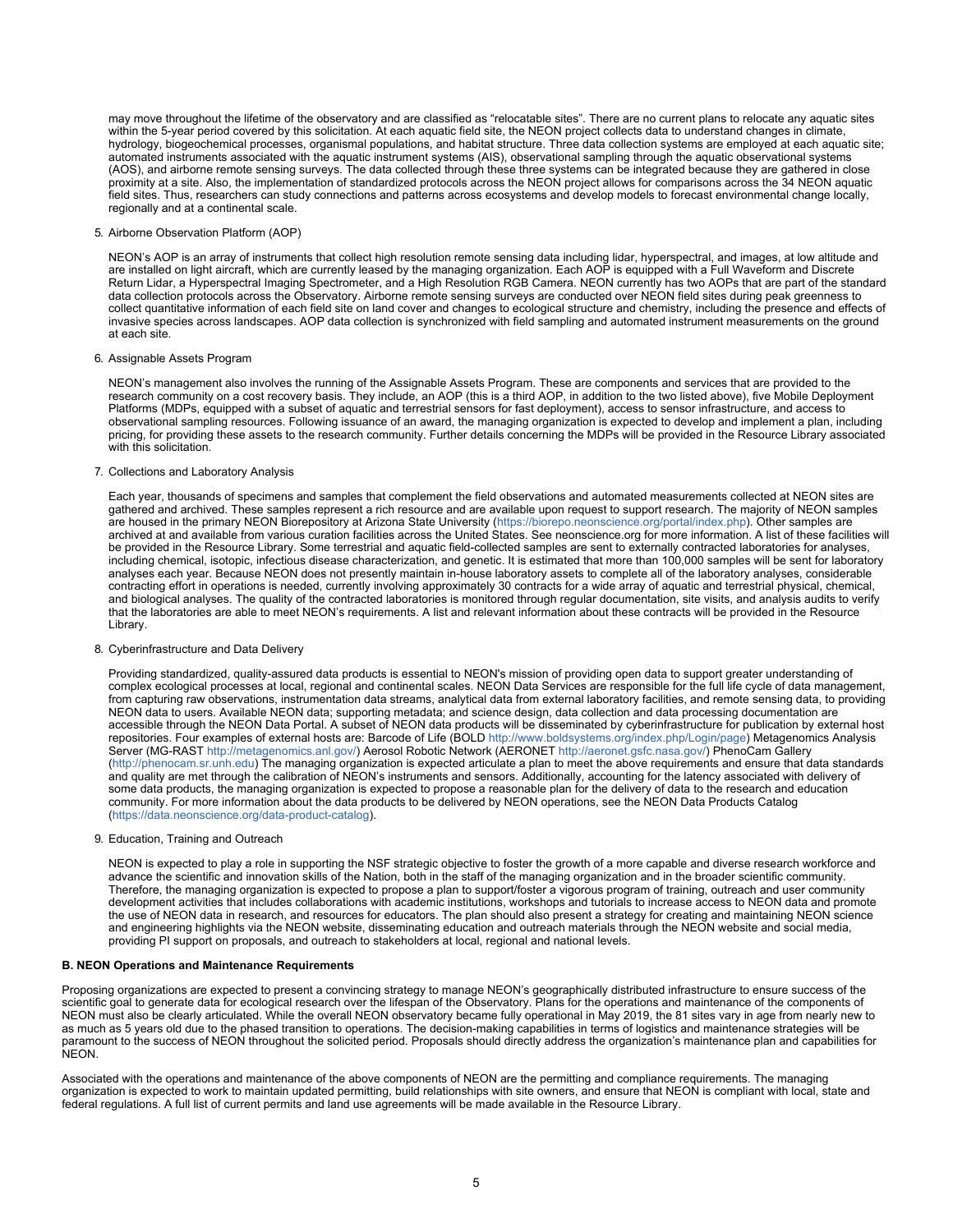Additionally, a list of current physical facility details (for example, location, purpose, size, lease status, etc.) will be made available to proposing organizations through the Resource Library.

### **C. Description of the Responsibilities of the Managing Organization**

The NSF expects proposing organizations to meet the following expectations to ensure the successful operations and maintenance of the NEON facility.

1. *Core Expectations*

As the NEON managing organization, the Awardee will work closely with NSF to ensure that, within available resources, NEON supports, sustains, and advances frontier science. The managing organization will be accountable for fulfilling NEON's mission through a visionary strategy outlined in NSFapproved annual program plans and one which capitalizes on the financial investment to serve the scientific community and promote world-class research and education.

The managing organization will be responsible for the overall management and performance of NEON, including the infrastructure, instrumentation and staff. In discharging these responsibilities, the managing organization will ensure that NEON maintains its character as a multidisciplinary and multiuser facility that primarily enables first-rate, transformative research.

In cooperation with NSF and within available resources, the organization managing NEON will plan and execute a viable and inclusive program of research support via data delivery, education, and training, consistent with the objectives and priorities of its scientific community. The Awardee will manage facilities and equipment to fulfill the proposed programmatic scope and will develop and maintain a diverse and inclusive team of experts and technical personnel to manage NEON as a scientifically competitive research and training facility.

The Awardee will be expected to meet the highest standards for service and data delivery to the scientific community, and to demonstrate a proactive and effective approach to performance management. The Awardee will ensure that NEON operates with integrity and transparency, maintaining quality and responsiveness in administration and management.

#### 2. *Specific Duties*

The managing organization will, within the financial resources made available under the award:

- Staff, manage, operate, maintain, and optimize NEON on a day-to-day basis.
- Provide written interim and annual progress reports, budgets, and program plans for review and approval by the NSF.
- Provide, through its staff and the facilities of the Observatory, scientific, technical, managerial, and other support necessary for the conduct of research in the ecological sciences.
- Maintain a staff with sufficient scientific and technical expertise to enable the accomplishment of Observatory goals for the delivery of science capability.
- Evaluate new techniques and instruments for data collection, processing, and utilization as new tools, techniques and research interests evolve.
- Promote the utilization of knowledge in ecology and related fields, and engage in education, public outreach, and training programs.
- Disseminate and publish scientific information developed in the course of the work.
- Cooperate in the integration of NEON's data into the overall efforts in the biological sciences and related fields.
- Develop appropriate metrics for assessing the Observatory's performance with regard to:
	- 1. the effective use of resources for data collection in support of the scientific mission of NEON;<br>2. the quality and impact of science conducted using NEON data and infrastructure: and
		- the quality and impact of science conducted using NEON data and infrastructure; and
		- 3. the impact of training and outreach activities to increase access to, and use of NEON data.
- Secure NSF approval of these metrics and implement them. Provide for such NSF participation in their implementation, as these procedures require.
- Conduct such other Observatory-related activities as NSF and the Awardee may agree in writing to support.
- Work closely with NSF in a cooperative effort to inform the public about the Observatory and its programs and accomplishments.

### 3. *Management*

The managing organization will define and implement an organizational structure for NEON that will provide governance, vision, leadership and scientific advice to effectively manage the Observatory as a vibrant, community-based, scientific support facility. Models and approaches for observatory management should be consistent with NSF goals, the needs of the Observatory, and the requirements described in this solicitation. The managing organization will establish processes within a structured framework for planning, review and performance management, including the development and use of appropriate mechanisms to aid the Awardee both in assessing performance and identifying areas for improvement.

### 4. *Operations*

The managing organization will be responsible for staffing and managing NEON to ensure that all infrastructure, instruments, and data products are able to operate in response to high-priority scientific research informed by the ecological community. To this end, the managing organization will articulate a strategic plan for maintaining a viable scope of Observatory operations and will employ mechanisms for reviewing and scheduling user access to NEON's Assignable Assets through an open process that meets science community needs.

Proposing organizations will provide a data management plan that describes the acquisition, processing, archiving and accessibility of all data, including the definition of proprietary periods (associated with data collected through the use of the assignable assets program) and appropriate cyberinfrastructure and cybersecurity to protect data integrity and science community needs.

### 5. *Maintenance*

NEON infrastructure will be maintained to enable program objectives and for the safety and security of staff and visitors. The managing organization will be responsible for budgeting, scheduling and tracking a comprehensive safety, environmental compliance, and maintenance plan for NEON infrastructure. All regular maintenance activities, repair, and refurbishment of NEON infrastructure are considered to be part of this cooperative agreement.

### 6. *Science*

The managing organization will prepare an Annual Report and Program Plan for NEON that demonstrates responsiveness to Observatory needs and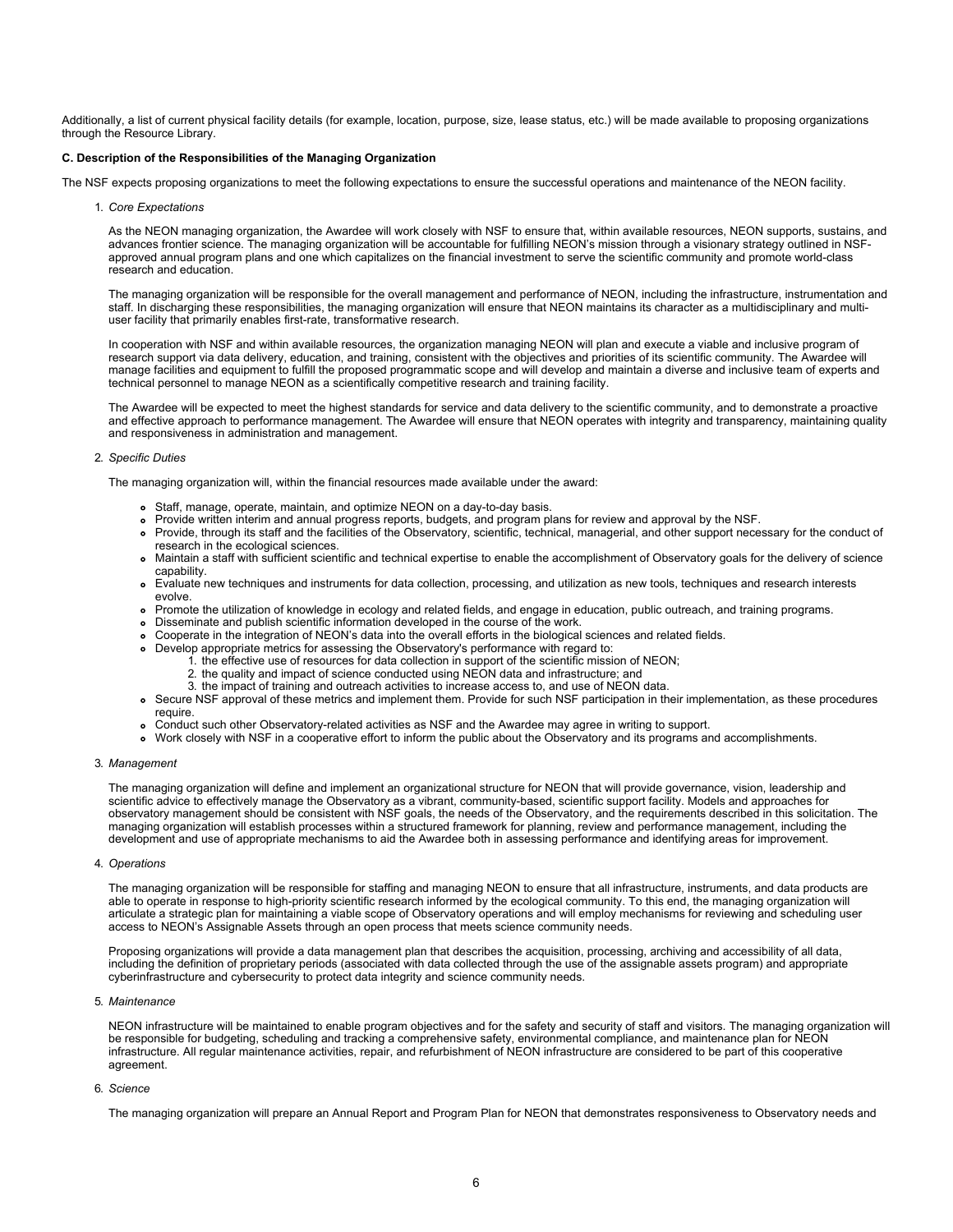objectives, a well-defined scope of high-priority activities, and a credible plan for allocating the necessary resources to support the proposed suite of activities. In addition, the managing organization will develop and annually update the NEON Operations & Maintenance Plan that outlines the strategic vision for NEON over a time span of at least five years and considers the Observatory's role in supporting the research community in the context of the continually evolving scientific and technological landscapes. The managing organization shall develop mechanisms for securing external advice from the science community.

As defined by these proposed plans, the managing organization will ensure that NEON has sufficient internal or external expertise to (1) support data collection, (2) develop and maintain data acquisition and data processing software, (3) develop and implement policies and strategies for validating data quality, providing data accessibility and data archiving, (4) help guide decisions relating to current and future instrumentation and sampling designs and protocols, (5) enable responsiveness to the user community.

#### 7. *Staffing*

The managing organization will recruit, retain and develop an expert scientific, engineering, technical and administrative staff, consistent with the NSF strategic goal of cultivating a world-class, broadly inclusive science and engineering workforce. Thus, proposing organizations should include a staffing plan that identifies the roles and responsibilities of lead personnel and delineates the organizational structure, including full-time equivalent estimates, position titles, and location, that support them.

### 8. *Diversity*

NEON offers significant potential to enable the participation of traditionally underrepresented and underserved communities in the research and education mission of the Observatory and to strengthen the strategic growth of a scientific and technically trained workforce. The managing organization will demonstrate leadership in employing best practices for broadening participation in science and engineering at all levels within the Observatory's activities. These practices and the proposing organization's experiences and capability in this area should be described in the proposal.

#### 9. *Education and Outreach*

The broad range of the NEON data and scientific infrastructure also offers potential to engage in a vibrant program of education, outreach and workforce development. These activities must be strategic in nature, with clear goals, and be integrated with NEON's scientific objectives. They should actively support the NSF's efforts to prepare a diverse, globally engaged science, technology, engineering, and mathematics workforce. In order to do this, the managing organization is also expected to develop collaborative partnerships, including with minority-serving institutions; networks for earlycareer faculty; educational products, including tutorial videos and curricula in coordination with the broader community; and appropriate evaluation mechanisms to demonstrate the impact of NEON's education and outreach efforts on the biological sciences and related research communities. Proposing organizations are expected to articulate their plan for education, training, and outreach around NEON.

The managing organization is expected to maintain, explore and establish collaborations with external stakeholders in the interest of effective management of NEON and the delivery of data and services to the user community. These include, but are not limited to data serving organizations, federal and state agencies, site hosts, land managers, community groups, and organizations that set data standards. The managing organization must demonstrate appropriate engagement of these stakeholders by proposing and carrying out activities that incorporate a wide variety of perspectives and needs. Any activities that are conducted as collaborations between NEON and other organizations must be consistent with the NEON mission and complement and enhance activities funded and approved by the NSF.

#### **D. General Information**

Following the submission of LOIs by eligible organizations, all pertinent information associated with this competition will be made available in the Resource Library. Password-protected access to the Resource Library will be provided by the Cognizant Program Officer, or a designee, to LOI submitting eligible organizations. The following list is representative of the materials which are likely to be made available in the Resource Library, and is subject to change and redaction as appropriate:

- Frequently Asked Questions (FAQs)
- Example Cooperative Agreement (CA) and Cooperative Support Agreement (CSA)
- High-level Staffing Plan
- Support Infrastructure Facility Information
- Scientific Infrastructure Facility Information
- Property and Equipment List
- Contracts Information
- List of Special Use Permits; Land Use Agreements; User Agreements/Rights of Way
- Collection and Research Permits
- Interim Report Template
- Annual Report Template

In addition, in order to more fully describe the scope of activities, the resource library will likely contain pertinent excerpts with possible redactions from documents and plans such as:

- NEON Operations & Maintenance Plan
- Property Management Plan
- NEON Safety Plan
- NEON Quality Plan
- NEON Engagement and Outreach Plan  $\bullet$
- NEON Cybersecurity Plan
- NEON Cyberinfrastructure Plan

Any additional materials and information relating to this competition, including updated NSF responses to all pertinent proposer questions, will also be made available through the Resource Library or Frequently Asked Questions, as appropriate.

#### *Informational Site Visits*

NSF intends to organize site visits to the NEON facilities in (1) Boulder, Colorado, (2) to a terrestrial, and (3) an aquatic site for representatives of proposing organizations. The visits are expected to take place in June 2021, following the submission of Letters of Intent, and will be guided and managed by NSF staff. This will be an opportunity to view the Observatory's facilities and to acquire information relevant to the development of a proposal. Attendees will be responsible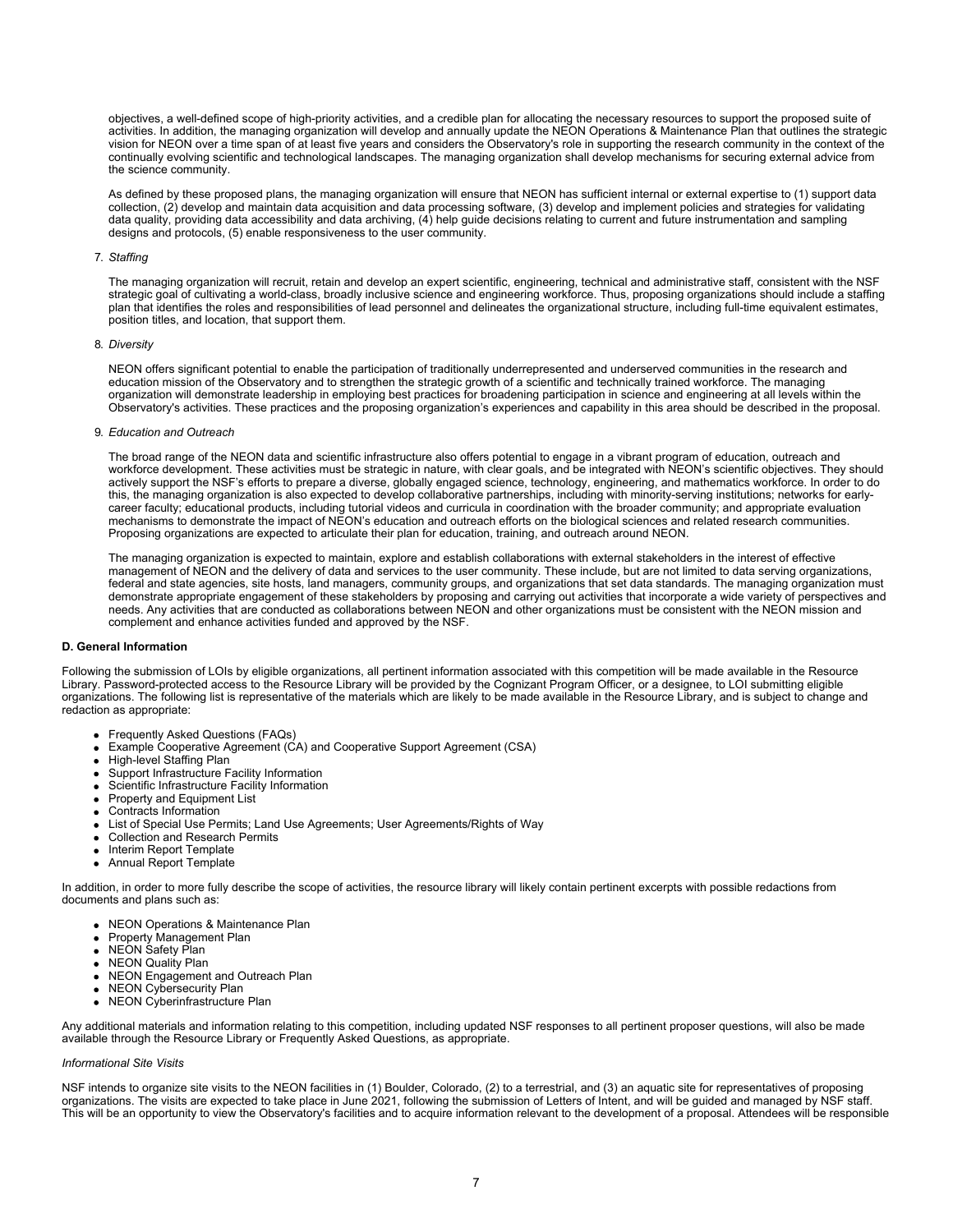for their own expenses.

**Eligible Organizations that have submitted LOIs and wish to send representatives to the site visits should indicate so in the LOI and email confirmation to the Cognizant Program Officer [\(neon-bot@nsf.gov](mailto:neon-bot@nsf.gov)) by February 24, 2020**.

# <span id="page-7-0"></span>**III. AWARD INFORMATION**

For planning purposes, proposers can assume a base budget of approximately \$65 million during the first year of the award, beginning November 2021 and should plan for no more than a 3% budget increase in each of the subsequent years. All budget amounts given herein are tentative and for initial planning purposes only. Actual annual funding increments will be determined on the basis of the detailed cost estimate required per Section V.B below and an Annual Program Operating Plan that is submitted by the awardee to and approved by NSF. Funding increments are also subject annually to the availability of funds and will be contingent on the performance of the awardee. Escalation factors used for cost estimating should be articulated in the Cost Estimating Plan

If needed, additional funding of up to \$1,000,000 may be requested to support a transition period of up to 6 months in duration. The request of funding for a transition period should be made within the Transition Plan and should not be included in the formal cost estimate or proposed budget for the initial 5-year period but must conform to the same requirements. If this amount is not sufficient for the proposed transition, please contact the NEON program for additional guidance.

Relevant transition activities include interviewing and hiring personnel, assigning subcontracts, transferring data and property, and obtaining permits and licenses. Should a transition period be necessary, the incumbent will retain responsibility for management of NEON and the new Awardee will have the appropriate level of access to incumbent personnel and facilities associated with the NEON project as determined by NSF.

# <span id="page-7-1"></span>**IV. ELIGIBILITY INFORMATION**

### **Who May Submit Proposals:**

Proposals may only be submitted by the following:

- Institutions of Higher Education (IHEs) Two- and four-year IHEs (including community colleges) accredited in, and having a campus located in the US, acting on behalf of their faculty members. Special Instructions for International Branch Campuses of US IHEs: If the proposal includes funding to be provided to an international branch campus of a US institution of higher education (including through use of subawards and consultant arrangements), the proposer must explain the benefit(s) to the project of performance at the international branch campus, and justify why the project activities cannot be performed at the US campus.
- Non-profit, non-academic organizations: Independent museums, observatories, research labs, professional societies and similar organizations in the U.S. associated with educational or research activities.

### **Who May Serve as PI:**

The Principal Investigator (PI) must be an employee of the proposing organization.

#### **Limit on Number of Proposals per Organization:** 1

An organization may only submit 1 proposal as the lead. There is no limit on the number of proposals on which an organization can be included as a subawardee.

### **Limit on Number of Proposals per PI or Co-PI:** 1

Since the PI must be an employee of the managing organization, which can only submit one proposal, a PI can only submit one proposal. However, t here is no limit on the number of proposals on which an individual can be included as a subaward PI.

# <span id="page-7-2"></span>**V. PROPOSAL PREPARATION AND SUBMISSION INSTRUCTIONS**

# **A. Proposal Preparation Instructions**

### **Letters of Intent** *(required)*:

Each eligible proposing organization must submit a Letter of Intent (LOI) through FastLane; full proposals may be submitted only by organizations that have submitted a LOI by the indicated due date.

LOIs will be used by NSF to ensure that the appropriate expertise is available for participation in the review and selection process, to foresee potential conflicts of interest, to identify any potential gaps in the capabilities being proposed, and to anticipate special award conditions that may be necessary to accommodate the proposed organizational and governance structure. The LOI is a good-faith statement of a proposer's preliminary plans for proposal submission. The senior personnel, collaborating or partnering organizations, and proposed plans are allowed to change between submission of the Letter of Intent and submission of the Full Proposal.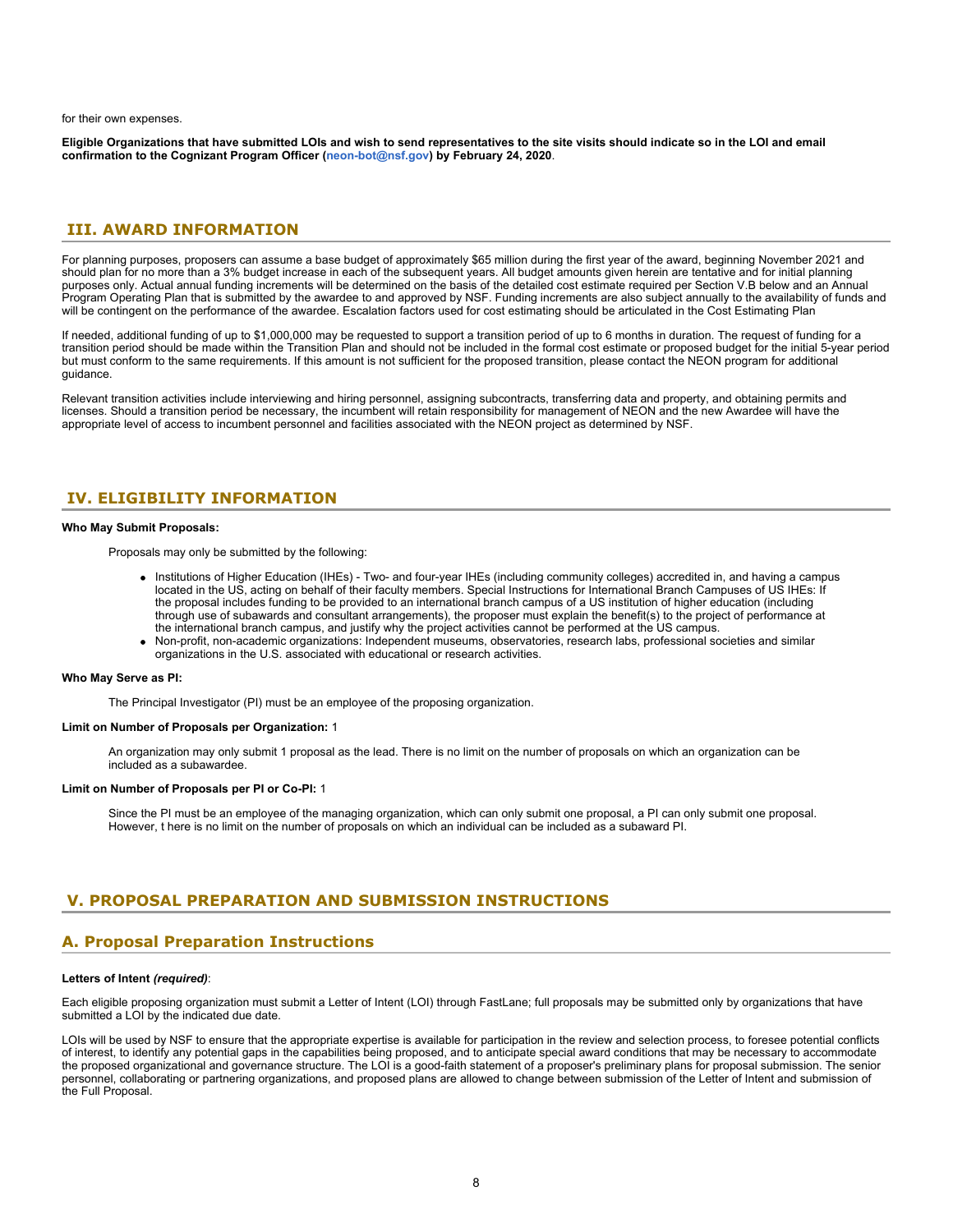### **Letter of Intent Preparation Instructions:**

Complete submission of a LOI requires two separate components that must each be submitted prior to the indicated due date.

*FastLane LOI Component*

Submit the following LOI information via FastLane:

- Project Title
- Synopsis (a brief abstract of maximum 2,500 characters of plain text)
- Point of Contact for NSF Inquiries
- Project PI Information
- Participating Organizations

Submission of this component via FastLane will produce **a FastLane LOI ID** that must be included in the PDF LOI Component described below.

#### *PDF LOI Component*

Via an email to the Cognizant Program Officer named herein, submit a document of no more than 5 pages in length in Portable Document Format (PDF) that addresses the following:

- A description of the proposer's strategic vision and proposed management concept for the operations and maintenance of NEON;
- A description of the envisioned organizational and governance structure to support NEON, including the identification of any collaborating and partnering institutions and their roles;
- A list that identifies full names and affiliations of proposed Key Personnel, including the PI, any co-PIs, and senior personnel for the award and potential subawards; and
- A brief synopsis of the proposer's organizational expertise in operating large scientific facilities.

The PDF document should include the **FastLane LOI ID** in a running header and must be consistent with NSF PAPPG Section II.B formatting guidelines.

#### **Letter of Intent Preparation Instructions**:

When submitting a Letter of Intent through FastLane in response to this Program Solicitation please note the conditions outlined below:

- Submission by an Authorized Organizational Representative (AOR) is required when submitting Letters of Intent.
- A Minimum of 0 and Maximum of 4 Other Participating Organizations are permitted
- Additional Participating Organizations is required when submitting Letters of Intent
- Submission of multiple Letters of Intent is not permitted

**Full Proposal Preparation Instructions**: Proposers may opt to submit proposals in response to this Program Solicitation via FastLane or Grants.gov.

- Full proposals submitted via FastLane: Proposals submitted in response to this program solicitation should be prepared and submitted in accordance with the general guidelines contained in the *NSF Proposal & Award Policies & Procedures Guide* (PAPPG). The complete text of the PAPPG is available electronically on the NSF website at: [https://www.nsf.gov/publications/pub\\_summ.jsp?ods\\_key=pappg](https://www.nsf.gov/publications/pub_summ.jsp?ods_key=pappg). Paper copies of the PAPPG may be obtained from the NSF Publications Clearinghouse, telephone (703) 292-8134 or by e-mail from [nsfpubs@nsf.gov](mailto:nsfpubs@nsf.gov). Proposers are reminded to identify this program solicitation number in the program solicitation block on the NSF Cover Sheet For Proposal to the National Science Foundation. Compliance with this requirement is critical to determining the relevant proposal processing guidelines. Failure to submit this information may delay processing.
- Full proposals submitted via Grants.gov: Proposals submitted in response to this program solicitation via Grants.gov should be prepared and submitted in accordance with the *NSF Grants.gov Application Guide: A Guide for the Preparation and Submission of NSF Applications via Grants.gov*. The complete text of the *NSF Grants.gov Application Guide* is available on the Grants.gov website and on the NSF website at: [\(https://www.nsf.gov/publications/pub\\_summ.jsp?ods\\_key=grantsgovguide](https://www.nsf.gov/publications/pub_summ.jsp?ods_key=grantsgovguide)). To obtain copies of the Application Guide and Application Forms Package, click on the Apply tab on the Grants.gov site, then click on the Apply Step 1: Download a Grant Application Package and Application Instructions link and enter the funding opportunity number, (the program solicitation number without the NSF prefix) and press the Download Package button. Paper copies of the Grants.gov Application Guide also may be obtained from the NSF Publications Clearinghouse, telephone (703) 292-8134 or by e-mail from [nsfpubs@nsf.gov](mailto:nsfpubs@nsf.gov).

See PAPPG Chapter II.C.2 for guidance on the required sections of a full research proposal submitted to NSF. Please note that the proposal preparation instructions provided in this program solicitation may deviate from the PAPPG instructions.

Full Proposals submitted in response to this solicitation must be submitted in accordance with the Proposal & Award Policies & Procedures Guide (PAPPG), [NSF 19-1,](https://www.nsf.gov/publications/pub_summ.jsp?ods_key=pappg) dated February 25, 2019. Additionally, proposals and supporting cost estimates must be prepared and submitted in accordance with Sections 3.5.1 and 4.2 of the NSF Major Facilities Guide (MFG), [NSF 19-068](https://www.nsf.gov/publications/pub_summ.jsp?ods_key=nsf19068), dated September 2019.

**Collaborative Proposals:** Separately submitted collaborative proposals are not permitted. Each proposal must be submitted by one organization serving as the lead with all other organizations participating as subawardees.

Proposers are reminded to review procedures under "Proprietary or Privileged Information" in Chapter II.D.1 of the PAPPG and to mark only such information, including patentable ideas, trade secrets, privileged or confidential commercial or financial information, disclosure of which might harm the proposer, with the appropriate legend such as, "The following is (proprietary or confidential) information that (name of proposing organization) requests not be released to persons outside the Government, except for purposes of review and evaluation." Please also see the section entitled "Privacy Act and Public Burden Statements" below.

The following information is required for the Full Proposal:

- 1. **PI/Co-PI Information:** This should follow the standard PAPPG or NSF Grants.gov Application Guide guidelines.
- 2. **Cover Sheet:** A cover sheet must be submitted and electronically signed by an Authorized Organizational Representative for all full proposals. Proposers should select "Center/Research Infrastructure" for the Type of Proposal.
- 3. **Project Summary:** This section should provide a summary of the key points of the proposal and should be understandable to a scientifically or technically literate lay reader. This section must follow the standard PAPPG or NSF Grants.gov Application Guide guidelines. Proposals that do not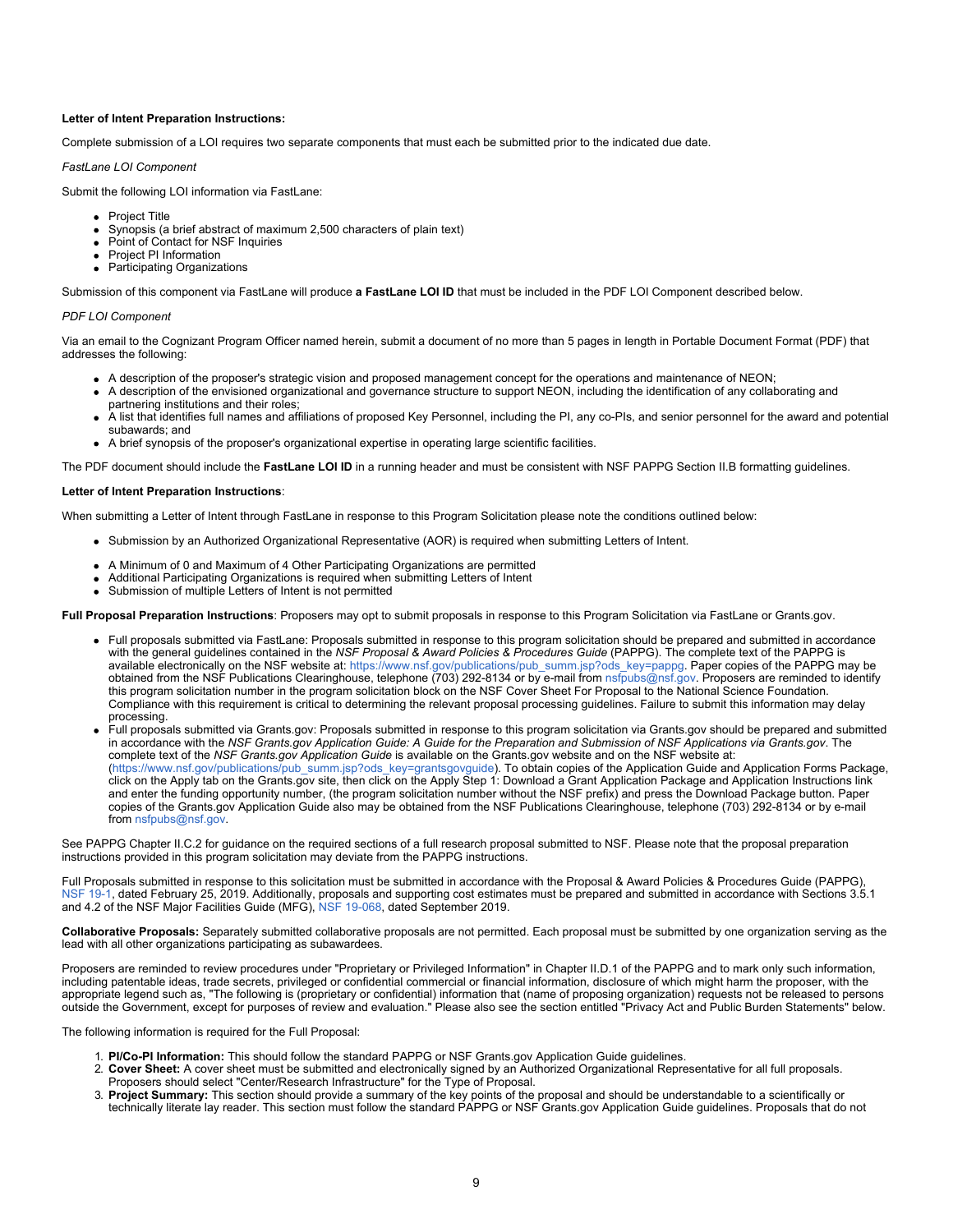include an overview and separate statements on intellectual merit and broader impacts within the Project Summary will not be accepted by FastLane or will be returned without review.

4. **Project Description (up to 75 pages):** The Project Description section of each proposal should address the capabilities of the proposing organization to manage the operations and maintenance of NEON with respect to the areas described in Section II C of this solicitation. The content of the Project Description should map to the following items 4a-4e, should address the Additional Solicitation Specific Review Criteria in Section 6, and shall be limited to no more than 75 pages, not including the Budget and Supplementary Documentation described below (Collaborative Arrangements, Work Breakdown Structure Dictionary, Cost Estimating Proposal, and Transition Plan), which should be submitted as Appendices.

The Project Description shall include the following components:

a. **Management Capability** - Clearly present the management structure, capability, experience, and qualifications of the primary proposing organization and supporting organizations necessary to carry out the proposed scope. Include an aggregated description of the internal and external resources (both physical and personnel) necessary to support the proposed scope. Explain the roles, responsibilities, and lines of authority of each entity (including Key Personnel), the basis for inclusion such as the competencies they provide, and how they contribute to accomplishing NEON's objectives. Describe plans for recruiting and developing an expert scientific, engineering, technical and administrative staff and best practices for broadening participation in science, engineering and education at all levels within the Observatory's activities. Discuss how any pending international partnership agreements, as evidenced by formal memoranda/letters of agreement or intent, are likely to enhance the science goals and management of NEON operations and maintenance.

b. **Education, Training, and Community Engagement** - Discuss in detail how the proposing organization will establish and maintain interactions with advisory bodies external to its organization. Describe the proposed training and outreach efforts to increase the knowledge of NEON activities and data and increase the use of NEON data. Describe and rationalize the proposed training and outreach approaches and identify the targeted audiences. Explain how these efforts will enhance knowledge and use of NEON data by underrepresented groups. Identify the roles of any external partners or international collaborators in these activities.

c. **Operations Management and Data Delivery** - Thoroughly describe the approach to performing the proposed scope of work, especially Operations Management and Data Delivery. For the Operations Management description, discuss the approach for developing robust Annual Program Plans to manage NEON operations and maintenance. Describe strategies to be followed that will align with NSF's estimated annual funding threshold for NEON operations. Describe the approach to providing and overseeing safe and reliable long-term operation of NEON that will effectively respond to the needs of the associated scientific community. Discuss any special qualifications or organizational experience relevant to NEON operations and maintenance, cyberinfrastructure, and data delivery and how this will help to successfully perform the prospective Cooperative Agreement.

Provide a plan and detailed description of the organizational elements and procedures for any subaward and contracting establishment and management that ensures effective and efficient performance as well as responsiveness to NSF's collaboration. Describe how the proposer will use its internal management/advisory structure to help resolve disputes and decisions with and among its proposed governing framework.

d. **Operations Management, Refurbishment, and Cyberinfrastructure** - Discuss how all NEON infrastructure assets, including hardware, software, and technical data will be tracked and maintained. Discuss the plan and facilities for refurbishing or upgrading active infrastructure for deployment and cyberinfrastructure for data delivery and a plan for warehousing/storing/reusing inactive infrastructure, if any, to be removed from active operations. Discuss the approach to decision-making with respect to replacing operating infrastructure damage or losses in light of scientific priorities and budgetary limitations.

e. **Measures of Performance** - Describe how the proposing organization will assure success relative to measures of performance applicable to operation and maintenance of NEON and related training and other outreach activities. Include a discussion of how performance metrics and user statistics will be used to (a) assess how well NEON is achieving its science objectives and training and outreach goals (b) improve facility performance, and (c) verify consistent completion of activities defined by Annual Program Plans within budget and schedule.

Please note that all information relevant to determining the quality of the proposed work must be included as part of the Project Description, unless otherwise directed in this solicitation.

- 5. **References Cited:** This section should follow the standard PAPPG or NSF Grants.gov Application Guide guidelines.<br>6. **Biographical Sketches:** A resume, limited to 2 pages, must be provided for the PL each co-PL all Key
- 6. **Biographical Sketches:** A resume, limited to 2 pages, must be provided for the PI, each co-PI, all Key Personnel, and any other senior personnel as required in PAPPG Chapter II.C.2.f.
- 7. **Budget:** See the instructions in Section B, below.
- 8. **Current and Pending Support:** This section should follow the standard PAPPG or NSF Grants.gov Application Guide guidelines.
- 9. **Supplementary Documentation:** Except as specified in this item or in the NSF PAPPG (see Chapter II.C.2.j), special information relevant to determining the quality of the proposed work must be included either as part of the Project Description or as part of the budget justification.
	- **Documentation of collaborative arrangements of significance to the proposal:** Proposers should document with formal memoranda/letters of collaboration any collaborative arrangements of significance in performing the proposed work. Letters of support are not permitted under this solicitation, and proposals containing such letters may be returned without review. Please see the NSF PAPPG Chapter II.C.2.d (iv) for further details.
	- **Work Breakdown Structure (WBS) and WBS Dictionary (text-searchable PDF up to 20 pages in length):** Proposers will develop a document that provides detailed information about each element in the WBS, such as a brief definition of the scope of work, deliverables, budget justification and schedule estimates, assessment measures, and milestones. See Figure 4.2.4-1 of the Major Facilities Guide for an example WBS.
	- **Cost Model and Cost Estimating Plan (CEP):** See Section 4.2.2.1 of the Major Facilities Guide and Section B of this solicitation below.
	- **Transition Plan:** Proposing organizations, other than the incumbent, may be funded for an additional transition period of up to six (6) months preceding the transfer of operating authority. If a new Awardee is selected to manage the operations and maintenance of NEON, the incumbent will cooperate with the successor to the extent necessary to facilitate uninterrupted support for NEON during any transition period, and will provide transfer of the relevant federally-funded property and equipment permits and other agreements. NSF will support appropriate transition costs incurred by the successor Awardee in an amount up to \$1,000,000.

A detailed transition plan and budget, not to exceed 15 pages for a transition period of up to 6 months following the new award must be provided. The transition plan must include at a minimum: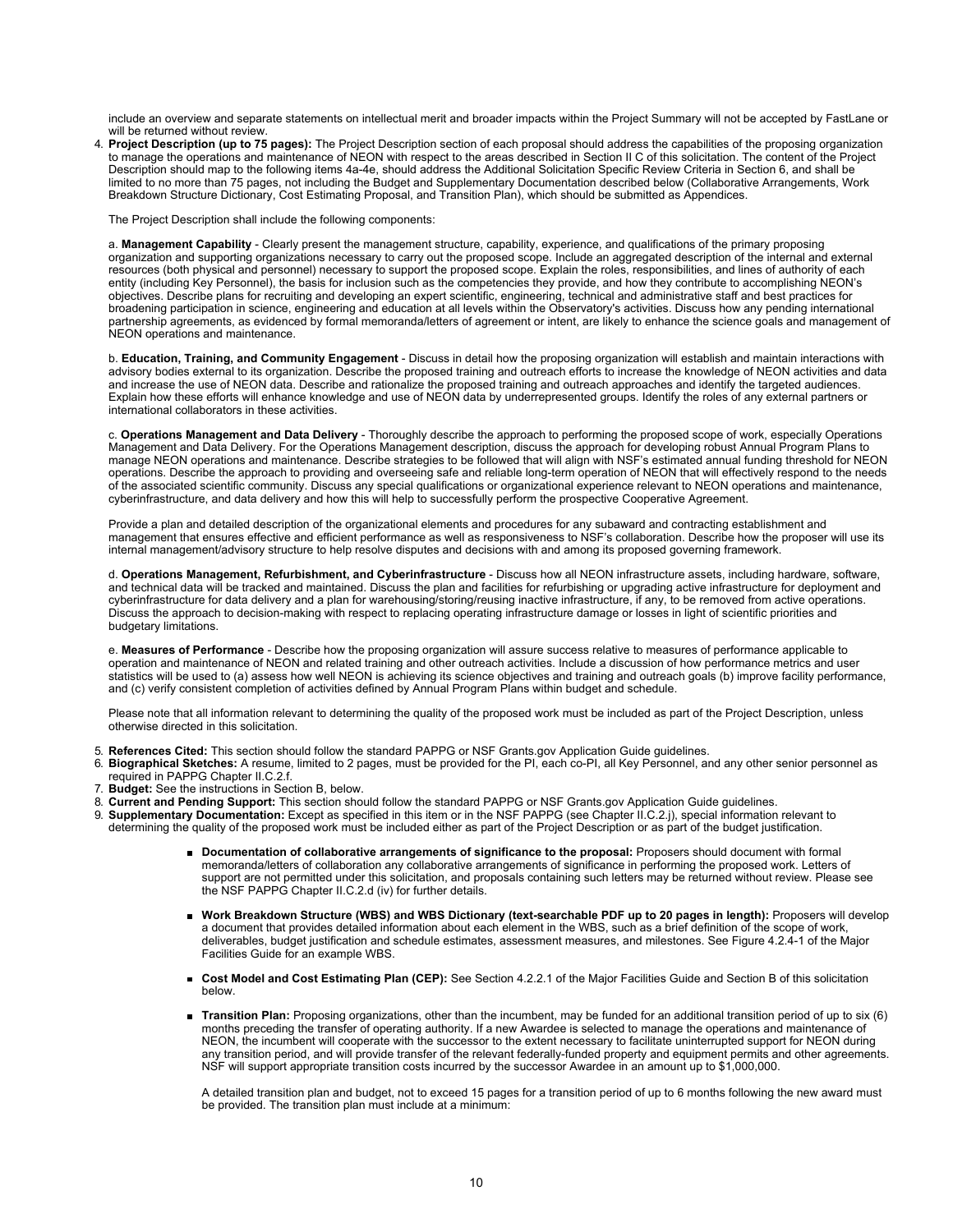- A proposed duration and schedule for the transition period.
- **Estimated resources needs for the transition period.**
- **Plans for personnel recruiting, orientation, and training.**
- Plans for changes to staffing, facilities, or operational modes.
- A plan to acquire office infrastructure and manage the transfer of assets, inventory, commitments, plans, and documents. Identification of assumptions that underlie the transition plan.
- A detailed budget for the transition period, presented in accordance with instructions given in Section V.B. This budget
- should be presented within this Transition Plan for information only, and should not be included in the official overall proposal and cost estimate for the 5-year award period.
- 10. **Single Copy Documents:** Information for the items below should be entered via the Single Copy Documents section in FastLane.
- a. Collaborators and Other Affiliations Information: For the PI, any co-PIs, named senior personnel, and/or contractors (including for subawardees), provide the names of all persons, participants and affiliates with potential conflicts of interest, with format as specified in Chapter II.C.1.e of the NSF PAPPG. For each person, be sure to include information for all collaborators and other affiliations as specified in Chapter II.C.1.e of the NSF PAPPG, as well as for all known individuals who would act as advisory body members for NEON (external to the proposing organization); and all subawardees and contractors who would receive funds through the award.
- b. Additional Single Copy Document Project Personnel: Provide the full names, affiliations, educational background, and specific role for Key Personnel for whom support is sought, including the PIs, any co-PIs, named senior personnel, and/or contractors (including for subawardees).
- c. Additional Single Copy Document Copy of Letter of Intent. Proposers must submit a single PDF document that combines both the FastLane LOI component and the PDF LOI component described in Section V.A. Proposals lacking this combined document may be returned without review.

### **General Information:**

A Proposer's Conference may be announced by NSF prior to the full proposal deadline, if requested by organizations that have submitted a Letter of Intent.

For additional information on this competition, NSF practices and policies, and/or access to the Resource Library that provides further detail, proposing organizations should contact the Cognizant Program Officer. The following publicly available documents will be informative:

- [Building the Future Investing in Discovery and Innovation: NSF Strategic Plan for 2018-2022](https://www.nsf.gov/publications/pub_summ.jsp?ods_key=nsf18045)
- [https://www.neonscience.org/sites/default/files/document-files/2015-03-23.SCA\\_.Report.pdf](https://www.nsf.gov/cgi-bin/goodbye?https://www.neonscience.org/sites/default/files/document-files/2015-03-23.SCA_.Report.pdf) NEON Science Capability Assessment, April 2015 Major Facility Manuals and Guidelines
	- [Major Facilities Guide \(MFG\)](https://www.nsf.gov/publications/pub_summ.jsp?ods_key=nsf19068), NSF 19-68, September 2019
		- [National Science Foundation, Office of Budget, Finance, and Award Management, BUSINESS SYSTEMS REVIEW \(BSR\) GUIDE,](https://www.nsf.gov/publications/pub_summ.jsp?ods_key=nsf13100) Final Version 4, March 27, 2013 Note: An updated version of the BSR Guide is anticipated to be available prior to the proposal deadline of this solicitation. Once official, it will be made available on the NSF website and in the Resource Library.
- [GAO Cost Estimating Guide and Assessment Guide,](https://www.gao.gov/new.items/d093sp.pdf) March 2009
- [https://trustedci.org/guide](https://www.nsf.gov/cgi-bin/goodbye?https://trustedci.org/guide) Trusted CI Guide to Developing Cybersecurity Programs for NSF Science and Engineering Projects

# <span id="page-10-0"></span>**B. Budgetary Information**

### **Cost Sharing:**

Inclusion of voluntary committed cost sharing is prohibited.

#### **Other Budgetary Limitations:**

Funds from this program may not support independent, individual research projects of the participants; nor are they to be used as a mechanism for a mini-grant awarding program.

Other budgetary limitations apply. Please see the full text of this solicitation for further information.

#### **Budget Preparation Instructions:**

The budget request must be supported by cost estimates that are developed in accordance with section 4.2 of the NSF Major Facilities Guide (MFG), Government Accountability Office (GAO) Cost Estimating and Assessment Guide (GAO-09-3SP) and 2 CFR §200 of the Uniform Guidance, Subpart E, Cost Principles. A uniformly-applied Cost Estimating Plan (CEP), an activities-based Work Breakdown Structure (WBS), and a Cost Model supported by a detailed Basis of Estimate (BOE) must be provided as separate documents and submitted under supplementary documents. Deliverables-based work packages may be included for major up-grades or other significant acquisitions. Each identified WBS element of cost must be traceable to detailed BOEs and to each NSF budget category of the prime and each proposed subaward. To be deemed reasonable, the estimate must be developed in accordance with the steps of the GAO Cost Guide to meet the four characteristics of a high-quality estimate of well-documented, comprehensive, accurate, and credible. The escalation factors used should be described in the CEP. The CEP and BOE must articulate the assumptions made to modify the level of effort or science support capabilities, for expected efficiency gains, or for other adjustments if used to offset escalation.

Known costs resulting from routine operational risks as understood by the proposing organization should typically be included in the BOE as allowances. However, cost risks should also be addressed through the sensitivity and risk/uncertainty analysis (see Section 4.2.2.3 of the MFG). The following must be summarized in the Project Description and supported by the required detailed supplementary documents: (1) key assumptions, sensitivities, risks, uncertainties, or other elements driving estimated costs, scope, and schedule, (2) the associated potential impacts to science, and (3) plans on how to routinely reassess cost drivers and actual costs and make adjustments at least annually.

The proposal must identify all staffing and budgetary information necessary to describe how the organization will fulfill the expectations in Section I, Introduction, and Section II, Program Description, of this solicitation. Requested budget amounts for each year of the proposal should reflect the level considered necessary to perform the NSF-funded activities described in the WBS Dictionary. Proposers also should be cognizant of budget constraints implied by the estimated funding levels provided under Section III, Award Information.

Enter the anticipated total level of subrecipient support on line G5, Subawards, of the FastLane budget or line F5 of the R&R Budget Form in Grants.gov. Proposals require the inclusion of separate budgets for subawards, with a budget justification and detailed explanation of the proposing organization's cost estimate. Examples include budgeted months and salaries for personnel, quotations to support budgeted equipment, itemized listing of material and supplies with support quotations. Additional information such as pre-award review may be requested, including but not limited to, verification of risk assessment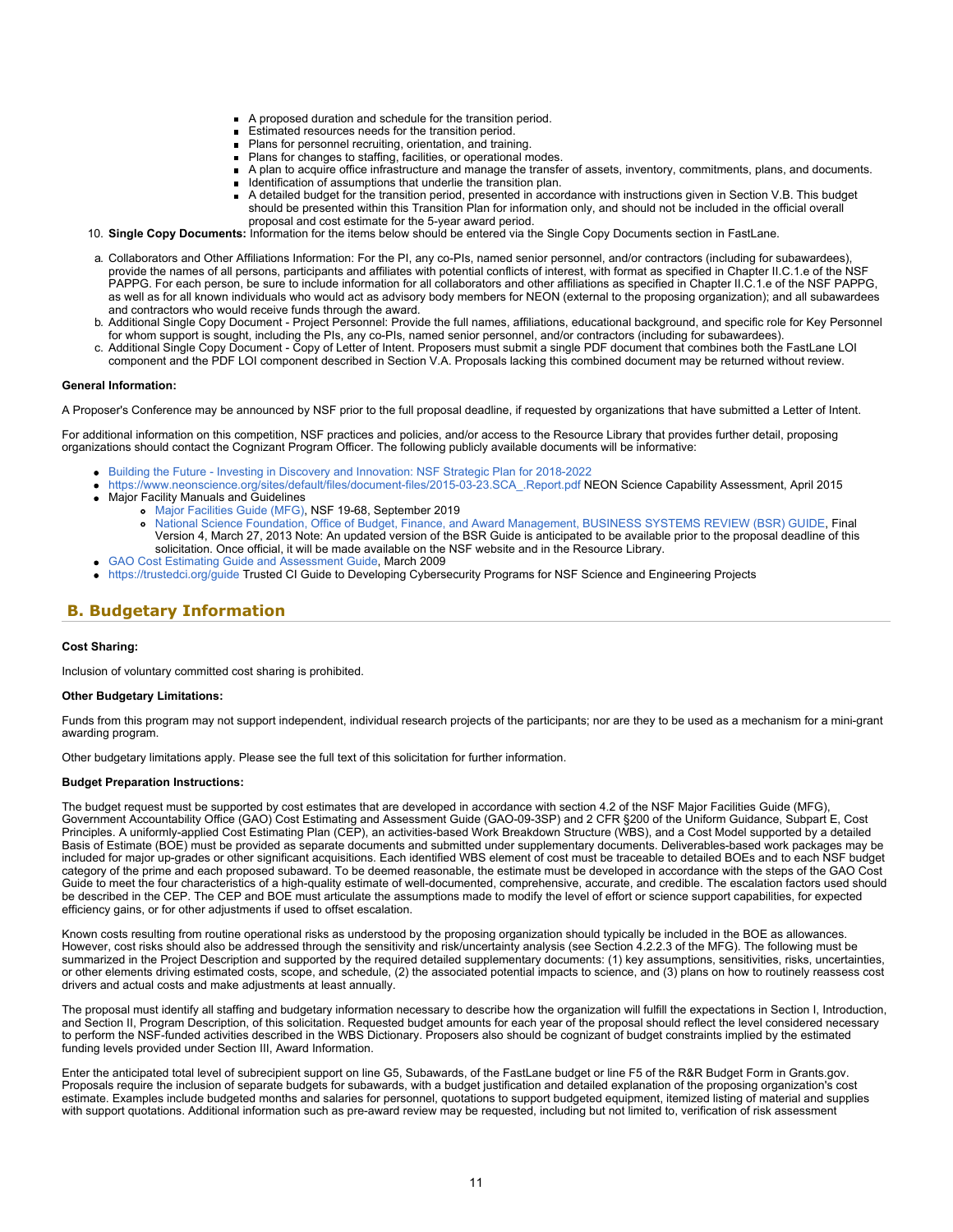performed and monitoring plans for each subrecipient.

Proposing organizations may include a fee in their proposed budget. The fee must be clearly identified as such in the budget justification. If submitting through Fastlane, fee is entered on line "K Fee" of the NSF budget form. Fee may not be burdened with indirect rate or any other costs. Fees will be evaluated for reasonableness by NSF using a structured approach as prescribed in Agency procedures.

NSF will provide guidelines for recipients that receive fee to encourage the utmost discretion and appropriate consideration in the use of fee, to include examples of inappropriate uses of fee (e.g., including but not limited to not using fee on alcoholic beverages or lobbying as set forth at 2 CFR § 200.450 and 48 CFR 31.205-22). NSF will reserve the authority to review a recipient's actual use of fee. Accordingly, recipients must separately track and account for uses of fee provided under NSF awards. The terms and conditions of the award will specify any fee arrangement including the basis for incremental fee payments. NSF will consider reductions in future fee if a recipient's actual use of fee is in contravention with the guidelines on inappropriate uses.

Organizations that have not previously received NSF awards should review the NSF Prospective New Awardee Guide [\(NSF 18-033](https://www.nsf.gov/publications/pub_summ.jsp?ods_key=nsf18033)) and current NSF Major Facilities Guide [\(NSF 19-068](https://www.nsf.gov/publications/pub_summ.jsp?ods_key=nsf19068)) for additional guidance in preparing their budget submission.

### <span id="page-11-0"></span>**C. Due Dates**

**Letter of Intent Due Date(s)** *(required)* (due by 5 p.m. submitter's local time):

February 21, 2020

**Full Proposal Deadline(s)** (due by 5 p.m. submitter's local time):

September 17, 2021

### <span id="page-11-1"></span>**D. FastLane/Research.gov/Grants.gov Requirements**

### **For Proposals Submitted Via FastLane or Research.gov:**

To prepare and submit a proposal via FastLane, see detailed technical instructions available at: <https://www.fastlane.nsf.gov/a1/newstan.htm>. To prepare and submit a proposal via Research.gov, see detailed technical instructions available at: [https://www.research.gov/research](https://www.research.gov/research-portal/appmanager/base/desktop?_nfpb=true&_pageLabel=research_node_display&_nodePath=/researchGov/Service/Desktop/ProposalPreparationandSubmission.html)[portal/appmanager/base/desktop?](https://www.research.gov/research-portal/appmanager/base/desktop?_nfpb=true&_pageLabel=research_node_display&_nodePath=/researchGov/Service/Desktop/ProposalPreparationandSubmission.html)

[\\_nfpb=true&\\_pageLabel=research\\_node\\_display&\\_nodePath=/researchGov/Service/Desktop/ProposalPreparationandSubmission.html](https://www.research.gov/research-portal/appmanager/base/desktop?_nfpb=true&_pageLabel=research_node_display&_nodePath=/researchGov/Service/Desktop/ProposalPreparationandSubmission.html). For FastLane or Research.gov user support, call the FastLane and Research.gov Help Desk at 1-800-673-6188 or e-mail [fastlane@nsf.gov](mailto:fastlane@nsf.gov) or [rgov@nsf.gov](mailto:rgov@nsf.gov). The FastLane and Research.gov Help Desk answers general technical questions related to the use of the FastLane and Research.gov systems. Specific questions related to this program solicitation should be referred to the NSF program staff contact(s) listed in Section VIII of this funding opportunity.

#### **For Proposals Submitted Via Grants.gov:**

Before using Grants.gov for the first time, each organization must register to create an institutional profile. Once registered, the applicant's organization can then apply for any federal grant on the Grants.gov website. Comprehensive information about using Grants.gov is available on the Grants.gov Applicant Resources webpage:<https://www.grants.gov/web/grants/applicants.html>. In addition, the NSF Grants.gov Application Guide (see link in Section V.A) provides instructions regarding the technical preparation of proposals via Grants.gov. For Grants.gov user support, contact the Grants.gov Contact Center at 1-800-518-4726 or by email: [support@grants.gov.](mailto:support@grants.gov) The Grants.gov Contact Center answers general technical questions related to the use of Grants.gov. Specific questions related to this program solicitation should be referred to the NSF program staff contact(s) listed in Section VIII of this solicitation.

*Submitting the Proposal:* Once all documents have been completed, the Authorized Organizational Representative (AOR) must submit the application to Grants.gov and verify the desired funding opportunity and agency to which the application is submitted. The AOR must then sign and submit the application to Grants.gov. The completed application will be transferred to the NSF FastLane system for further processing.

Proposers that submitted via FastLane or Research.gov may use Research.gov to verify the status of their submission to NSF. For proposers that submitted via Grants.gov, until an application has been received and validated by NSF, the Authorized Organizational Representative may check the status of an application on Grants.gov. After proposers have received an e-mail notification from NSF, Research.gov should be used to check the status of an application.

# <span id="page-11-2"></span>**VI. NSF PROPOSAL PROCESSING AND REVIEW PROCEDURES**

Proposals received by NSF are assigned to the appropriate NSF program for acknowledgement and, if they meet NSF requirements, for review. All proposals are carefully reviewed by a scientist, engineer, or educator serving as an NSF Program Officer, and usually by three to ten other persons outside NSF either as *ad hoc* reviewers, panelists, or both, who are experts in the particular fields represented by the proposal. These reviewers are selected by Program Officers charged with oversight of the review process. Proposers are invited to suggest names of persons they believe are especially well qualified to review the proposal and/or persons they would prefer not review the proposal. These suggestions may serve as one source in the reviewer selection process at the Program Officer's discretion. Submission of such names, however, is optional. Care is taken to ensure that reviewers have no conflicts of interest with the proposal. In addition, Program Officers may obtain comments from site visits before recommending final action on proposals. Senior NSF staff further review recommendations for awards. A flowchart that depicts the entire NSF proposal and award process (and associated timeline) is included in PAPPG Exhibit III-1.

A comprehensive description of the Foundation's merit review process is available on the NSF website at: [https://www.nsf.gov/bfa/dias/policy/merit\\_review/](https://www.nsf.gov/bfa/dias/policy/merit_review/).

Proposers should also be aware of core strategies that are essential to the fulfillment of NSF's mission, as articulated in *[Building the Future: Investing in](https://www.nsf.gov/publications/pub_summ.jsp?ods_key=nsf18045)*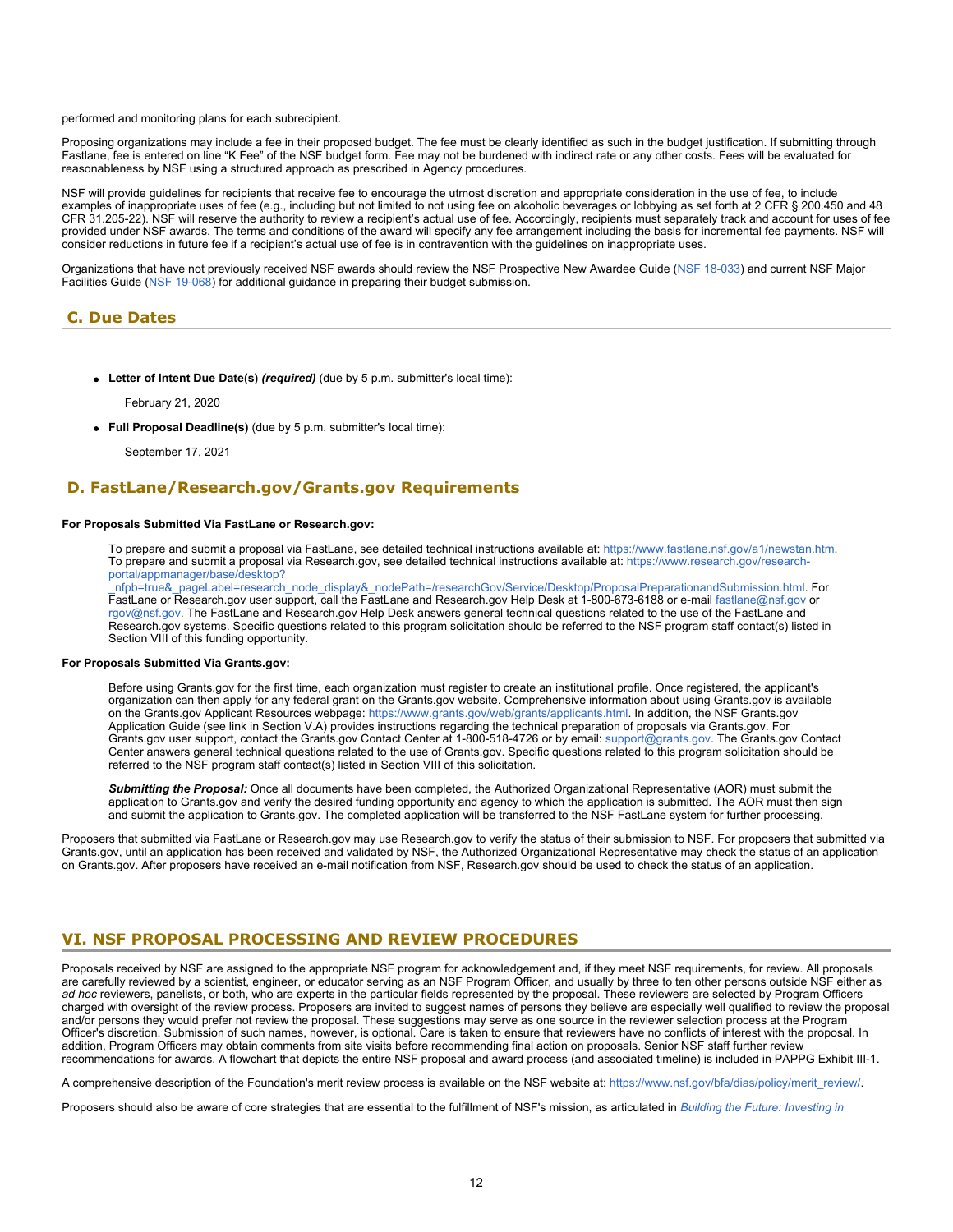*[Discovery and Innovation - NSF Strategic Plan for Fiscal Years \(FY\) 2018 – 2022](https://www.nsf.gov/publications/pub_summ.jsp?ods_key=nsf18045)*. These strategies are integrated in the program planning and implementation process, of which proposal review is one part. NSF's mission is particularly well-implemented through the integration of research and education and broadening participation in NSF programs, projects, and activities.

One of the strategic objectives in support of NSF's mission is to foster integration of research and education through the programs, projects, and activities it supports at academic and research institutions. These institutions must recruit, train, and prepare a diverse STEM workforce to advance the frontiers of science and participate in the U.S. technology-based economy. NSF's contribution to the national innovation ecosystem is to provide cutting-edge research under the guidance of the Nation's most creative scientists and engineers. NSF also supports development of a strong science, technology, engineering, and mathematics (STEM) workforce by investing in building the knowledge that informs improvements in STEM teaching and learning.

NSF's mission calls for the broadening of opportunities and expanding participation of groups, institutions, and geographic regions that are underrepresented in STEM disciplines, which is essential to the health and vitality of science and engineering. NSF is committed to this principle of diversity and deems it central to the programs, projects, and activities it considers and supports.

### <span id="page-12-0"></span>**A. Merit Review Principles and Criteria**

The National Science Foundation strives to invest in a robust and diverse portfolio of projects that creates new knowledge and enables breakthroughs in understanding across all areas of science and engineering research and education. To identify which projects to support, NSF relies on a merit review process that incorporates consideration of both the technical aspects of a proposed project and its potential to contribute more broadly to advancing NSF's mission "to promote the progress of science; to advance the national health, prosperity, and welfare; to secure the national defense; and for other purposes." NSF makes every effort to conduct a fair, competitive, transparent merit review process for the selection of projects.

### **1. Merit Review Principles**

These principles are to be given due diligence by PIs and organizations when preparing proposals and managing projects, by reviewers when reading and evaluating proposals, and by NSF program staff when determining whether or not to recommend proposals for funding and while overseeing awards. Given that NSF is the primary federal agency charged with nurturing and supporting excellence in basic research and education, the following three principles apply:

- All NSF projects should be of the highest quality and have the potential to advance, if not transform, the frontiers of knowledge.
- NSF projects, in the aggregate, should contribute more broadly to achieving societal goals. These "Broader Impacts" may be accomplished through the research itself, through activities that are directly related to specific research projects, or through activities that are supported by, but are complementary to, the project. The project activities may be based on previously established and/or innovative methods and approaches, but in either case must be well justified.
- Meaningful assessment and evaluation of NSF funded projects should be based on appropriate metrics, keeping in mind the likely correlation between the effect of broader impacts and the resources provided to implement projects. If the size of the activity is limited, evaluation of that activity in isolation is not likely to be meaningful. Thus, assessing the effectiveness of these activities may best be done at a higher, more aggregated, level than the individual project.

With respect to the third principle, even if assessment of Broader Impacts outcomes for particular projects is done at an aggregated level, PIs are expected to be accountable for carrying out the activities described in the funded project. Thus, individual projects should include clearly stated goals, specific descriptions of the activities that the PI intends to do, and a plan in place to document the outputs of those activities.

These three merit review principles provide the basis for the merit review criteria, as well as a context within which the users of the criteria can better understand their intent.

### **2. Merit Review Criteria**

All NSF proposals are evaluated through use of the two National Science Board approved merit review criteria. In some instances, however, NSF will employ additional criteria as required to highlight the specific objectives of certain programs and activities.

The two merit review criteria are listed below. **Both** criteria are to be given **full consideration** during the review and decision-making processes; each criterion is necessary but neither, by itself, is sufficient. Therefore, proposers must fully address both criteria. (PAPPG Chapter II.C.2.d(i). contains additional information for use by proposers in development of the Project Description section of the proposal). Reviewers are strongly encouraged to review the criteria, including PAPPG Chapter II.C.2.d(i), prior to the review of a proposal.

When evaluating NSF proposals, reviewers will be asked to consider what the proposers want to do, why they want to do it, how they plan to do it, how they will know if they succeed, and what benefits could accrue if the project is successful. These issues apply both to the technical aspects of the proposal and the way in which the project may make broader contributions. To that end, reviewers will be asked to evaluate all proposals against two criteria:

- **Intellectual Merit:** The Intellectual Merit criterion encompasses the potential to advance knowledge; and
- **Broader Impacts:** The Broader Impacts criterion encompasses the potential to benefit society and contribute to the achievement of specific, desired societal outcomes.

The following elements should be considered in the review for both criteria:

- 1. What is the potential for the proposed activity to
	- a. Advance knowledge and understanding within its own field or across different fields (Intellectual Merit); and
	- b. Benefit society or advance desired societal outcomes (Broader Impacts)?
- 2. To what extent do the proposed activities suggest and explore creative, original, or potentially transformative concepts?
- 3. Is the plan for carrying out the proposed activities well-reasoned, well-organized, and based on a sound rationale? Does the plan incorporate a mechanism to assess success?
- 4. How well qualified is the individual, team, or organization to conduct the proposed activities?
- 5. Are there adequate resources available to the PI (either at the home organization or through collaborations) to carry out the proposed activities?

Broader impacts may be accomplished through the research itself, through the activities that are directly related to specific research projects, or through activities that are supported by, but are complementary to, the project. NSF values the advancement of scientific knowledge and activities that contribute to achievement of societally relevant outcomes. Such outcomes include, but are not limited to: full participation of women, persons with disabilities, and underrepresented minorities in science, technology, engineering, and mathematics (STEM); improved STEM education and educator development at any level;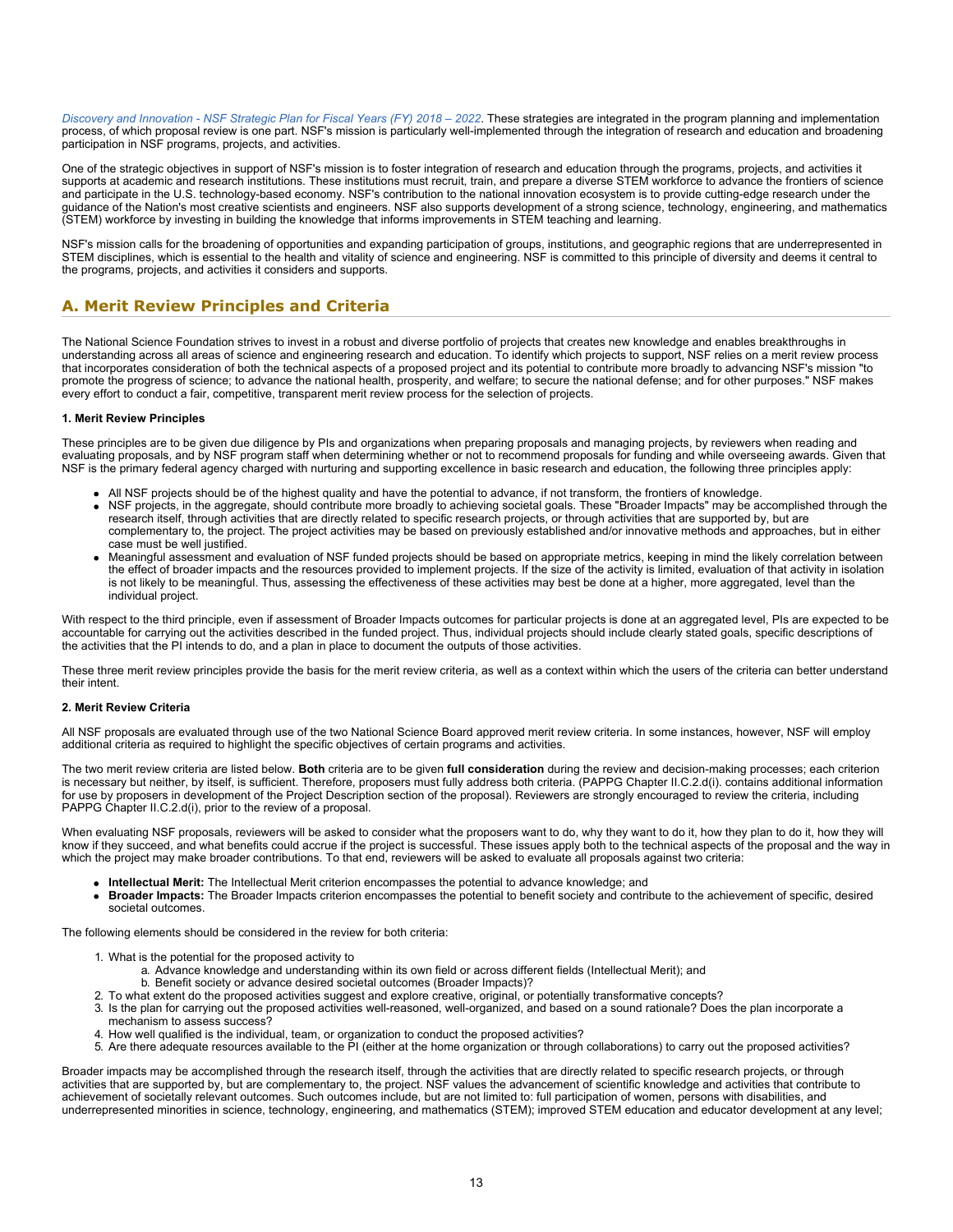increased public scientific literacy and public engagement with science and technology; improved well-being of individuals in society; development of a diverse, globally competitive STEM workforce; increased partnerships between academia, industry, and others; improved national security; increased economic competitiveness of the United States; and enhanced infrastructure for research and education.

Proposers are reminded that reviewers will also be asked to review the Data Management Plan and the Postdoctoral Researcher Mentoring Plan, as appropriate.

### **Additional Solicitation Specific Review Criteria**

Review criteria will also include assessment of the quality and extent to which the Proposal Deliverables described in Section V address the following:

### **1. Management Capability**

- Ability of the proposing organization's organizational/governance structure, experience, qualifications and past history to manage NEON operations and maintenance and support the ecological sciences community.
- Suitability of the proposed internal and external resources (both physical and personnel) that the organization and its collaborators, if any, will provide to NEON, including the proposed internal governance structure.
- Adequacy and completeness of the definition of roles and responsibilities of any participating organization(s) and Key Personnel, including competencies to perform their roles.
- Enhancements to the scientific benefits and cost-effectiveness of NEON resulting from any proposed collaborations/partnerships.
- Ability to efficiently procure and/or provide services, equipment, and material necessary for management of NEON operations and maintenance during performance of the prospective CA.
- Sufficiency of the proposed approach to tracking and maintaining current NEON infrastructure assets, including hardware, software, and technical data.

### **2. Statement of Work Tasks**

### a. **Operations Management**

- Understanding of essential Operations Management activities such as those related to subaward and subcontract formation and
- administration, asset tracking and management, environmental, safety and health issues, reporting, budgeting, and project controls. Approach to obtaining the necessary resources and for implementation of and to effectively plan and execute Operations Management for the AIS, TIS, AOS, TOS, AOP components of NEON.
- Approach to developing Annual Program Plans that meet budgetary guidance as detailed in the Budgetary Preparation Instructions and
- documents referenced in that section, broken out by major elements for a comprehensive, proposed work breakdown structure.
- Approach to engaging the science and user community to provide confidence in the data produced by NEON and to maximizing the scientific return on the investment in NEON construction and operations.

#### b. **Refurbishment**

 $\bullet$ 

- Understanding of efforts necessary to refurbish and upgrade components of NEON.
- Reasonableness and effectiveness of approach to refurbish instruments and equipment within NEON components, including the capability to engage necessary suppliers and other contractors.
- c. **Cyberinfrastructure and Data Delivery**
	- Understanding of the scope of NEON Data Management, Delivery and Quality Control activities necessary to provide and sustain delivery of high quality, publicly available data/metadata from widely distributed instruments via the internet.
	- Approach to maintaining and refining the interface between NEON Components and the cyberinfrastructure.
	- Level of cyberinfrastructure experience of the proposer's organization and quality of past performance of analogous activities.
	- Approach to establishing and maintaining information security for the NEON program.
	- Approach to maintaining an accessible NEON data archive.

### d. **Education, Training, and Community Engagement**

- Feasibility and appropriateness of approach to establishing any proposed external advisory body or bodies and developing, as appropriate, internal scientific leadership and governance.
- Extent and quality of the proposed education, training and outreach activities and their potential for success.
- Effectiveness of the proposed education and outreach activities to engage the scientific community and stakeholders in use of NEON data and assets, especially the extent to which the activities will be used to strengthen awareness of NEON data and operational activities and support the scientific users of NEON data and assets.

#### **3. Measures of Performance**

- Proposed approach to identifying and implementing discrete measures of performance (metrics) for NEON.
- Credibility of approach to interpreting performance metrics and statistics to improve the facility with respect to science objectives and community and NSF expectations.

#### **4. Proposed Budget**

- Reasonableness and sufficiency of the estimated costs and justification for each WBS element of NEON operations and maintenance during the performance period.
- Alignment of proposed budget with the required cost categories and the reasonableness of estimates therein.
- Reasonableness of the approach to achieving operation and maintenance of NEON within the funding threshold, while accounting for cost drivers such as operational risks and inflation.

### **5. Supplementary Documentation**

- Advantages of any proposed collaborative arrangements to management of NEON operations and maintenance.
- Adequacy of proposed Work Breakdown Structure Dictionary in defining activities related to NEON operations and maintenance.
- Proposed approach for transition of management of NEON operations and maintenance as applicable, with respect to personnel resources, physical and intellectual property, and subaward/contractual commitments.

### <span id="page-13-0"></span>**B. Review and Selection Process**

Proposals submitted in response to this program solicitation will be reviewed by Ad hoc Review and/or Panel Review, Site Visit Review, or Reverse Site Review.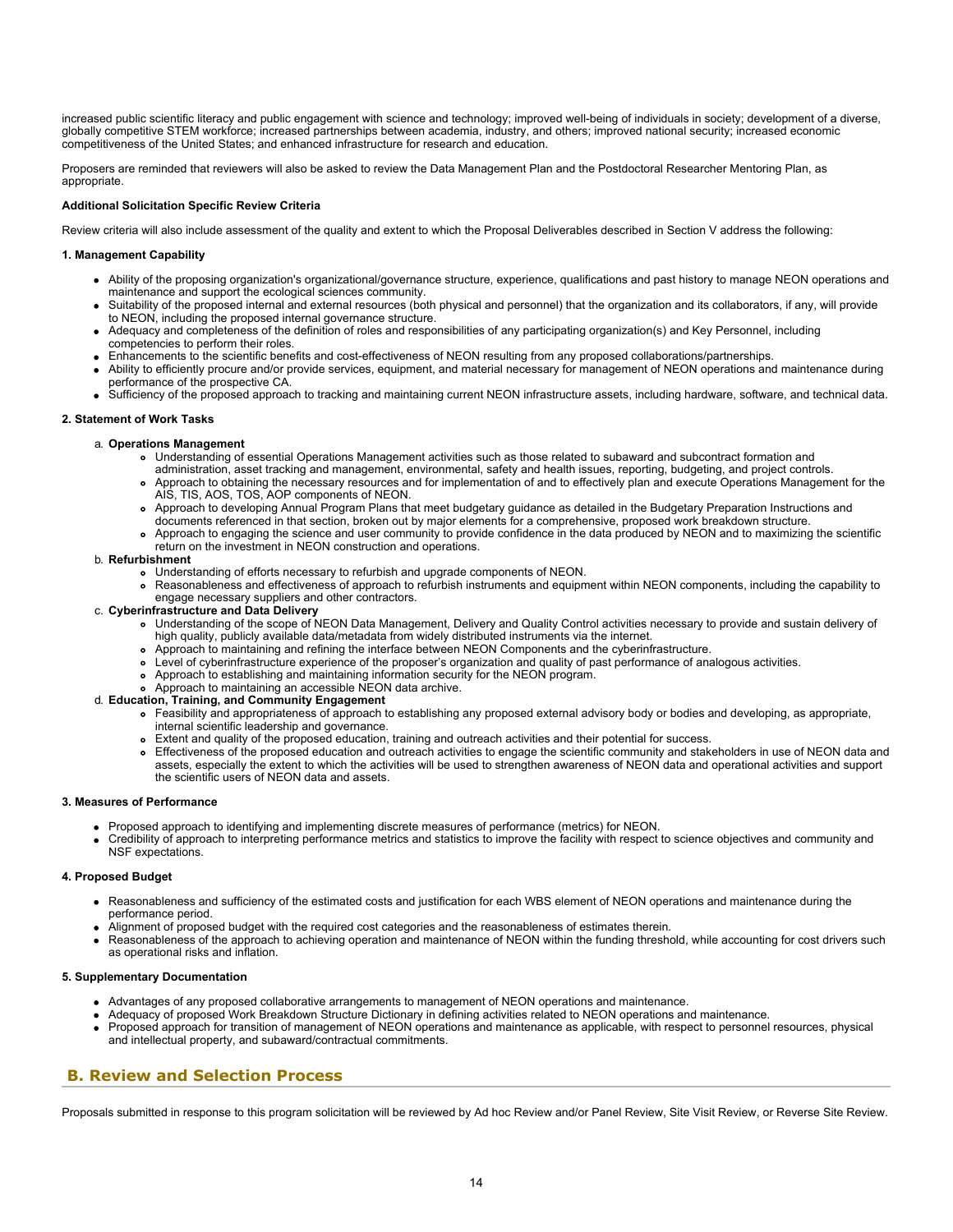Proposals submitted in response to this program solicitation will be reviewed by Ad hoc Review and/or Panel Review, and may be subject to a reverse site visit with specialist reviewers, as a prerequisite to the awarding of funds.

Reviewers will be asked to evaluate proposals using two National Science Board approved merit review criteria and, if applicable, additional program specific criteria. A summary rating and accompanying narrative will generally be completed and submitted by each reviewer and/or panel. The Program Officer assigned to manage the proposal's review will consider the advice of reviewers and will formulate a recommendation.

After scientific, technical and programmatic review and consideration of appropriate factors, the NSF Program Officer recommends to the cognizant Division Director whether the proposal should be declined or recommended for award. NSF strives to be able to tell applicants whether their proposals have been declined or recommended for funding within six months. Large or particularly complex proposals or proposals from new awardees may require additional review and processing time. The time interval begins on the deadline or target date, or receipt date, whichever is later. The interval ends when the Division Director acts upon the Program Officer's recommendation.

After programmatic approval has been obtained, the proposals recommended for funding will be forwarded to the Division of Acquisition and Cooperative Support for review of business, financial, and policy implications. After an administrative review has occurred, Grants and Agreements Officers perform the processing and issuance of a grant or other agreement. Proposers are cautioned that only a Grants and Agreements Officer may make commitments, obligations or awards on behalf of NSF or authorize the expenditure of funds. No commitment on the part of NSF should be inferred from technical or budgetary discussions with a NSF Program Officer. A Principal Investigator or organization that makes financial or personnel commitments in the absence of a grant or cooperative agreement signed by the NSF Grants and Agreements Officer does so at their own risk.

Once an award or declination decision has been made, Principal Investigators are provided feedback about their proposals. In all cases, reviews are treated as confidential documents. Verbatim copies of reviews, excluding the names of the reviewers or any reviewer-identifying information, are sent to the Principal Investigator/Project Director by the Program Officer. In addition, the proposer will receive an explanation of the decision to award or decline funding.

# <span id="page-14-0"></span>**VII. AWARD ADMINISTRATION INFORMATION**

# <span id="page-14-1"></span>**A. Notification of the Award**

Notification of the award is made to *the submitting organization* by a Grants and Agreements Officer in the Division of Acquisition and Cooperative Support. Organizations whose proposals are declined will be advised as promptly as possible by the cognizant NSF Program administering the program. Verbatim copies of reviews, not including the identity of the reviewer, will be provided automatically to the Principal Investigator. (See Section VI.B. for additional information on the review process.)

# <span id="page-14-2"></span>**B. Award Conditions**

An NSF award consists of: (1) the award notice, which includes any special provisions applicable to the award and any numbered amendments thereto; (2) the budget, which indicates the amounts, by categories of expense, on which NSF has based its support (or otherwise communicates any specific approvals or disapprovals of proposed expenditures); (3) the proposal referenced in the award notice; (4) the applicable award conditions, such as Grant General Conditions (GC-1)\*; or Research Terms and Conditions\* and (5) any announcement or other NSF issuance that may be incorporated by reference in the award notice. Cooperative agreements also are administered in accordance with NSF Cooperative Agreement Financial and Administrative Terms and Conditions (CA-FATC) and for Major Facilities, the Modifications and Supplemental Financial & Administrative Terms and Conditions for Major Multi-User Research Facility Projects and Federally Funded Research and Development Centers. Finally, the award will contain any applicable Programmatic Terms and Conditions and Special Award Specific Conditions. NSF awards are electronically signed by an NSF Grants and Agreements Officer and transmitted electronically to the organization via e-mail.

\*These documents may be accessed electronically on NSF's Website at [https://www.nsf.gov/awards/managing/award\\_conditions.jsp?org=NSF](https://www.nsf.gov/awards/managing/award_conditions.jsp?org=NSF). Paper copies may be obtained from the NSF Publications Clearinghouse, telephone (703) 292-8134 or by e-mail from [nsfpubs@nsf.gov.](mailto:nsfpubs@nsf.gov)

More comprehensive information on NSF Award Conditions and other important information on the administration of NSF awards is contained in the NSF *Proposal & Award Policies & Procedures Guide* (PAPPG) Chapter VII, available electronically on the NSF Website at [https://www.nsf.gov/publications/pub\\_summ.jsp?ods\\_key=pappg.](https://www.nsf.gov/publications/pub_summ.jsp?ods_key=pappg)

### **Special Award Conditions:**

The award associated with this solicitation will be a cooperative agreement, not a standard grant, continuing grant or a contract. Individual cooperative support agreements may be issued under the terms and conditions of the overall governing cooperative agreement. Any special requirements not stated herein will be negotiated at time of award.

News releases and other similar items prepared by the Awardee and/or its subcontractors/employees that describe NEON activities or research results will be submitted for NSF review at least five days prior to proposed publication and will acknowledge the sponsorship of the NSF. Public information brochures, and other similar NEON-related material prepared by the Awardee, will be sent to the NSF before being made available to the public.

The Awardee will follow [NSF LOGO AND VISUAL IDENTITY GUIDELINES: STANDARDS, INFORMATION AND USAGE](https://www.nsf.gov/policies/nsf_logo_standards.pdf) including but not limited to acknowledgement of the support of the NSF on any signs identifying NEON at its various locations. An acknowledgement of NSF support and disclaimer must appear in any publication of any material based upon or developed under this award in substantially the following terms:

"The National Ecological Observatory Network is sponsored by the National Science Foundation. Any opinions, findings and conclusions or recommendations expressed in this publication are those of the author(s) and do not necessarily reflect the views of the National Science Foundation." (The preceding sentence may be omitted from scientific articles or papers published in scientific journals.) Also, support of other agencies or international contributors shall be acknowledged as appropriate.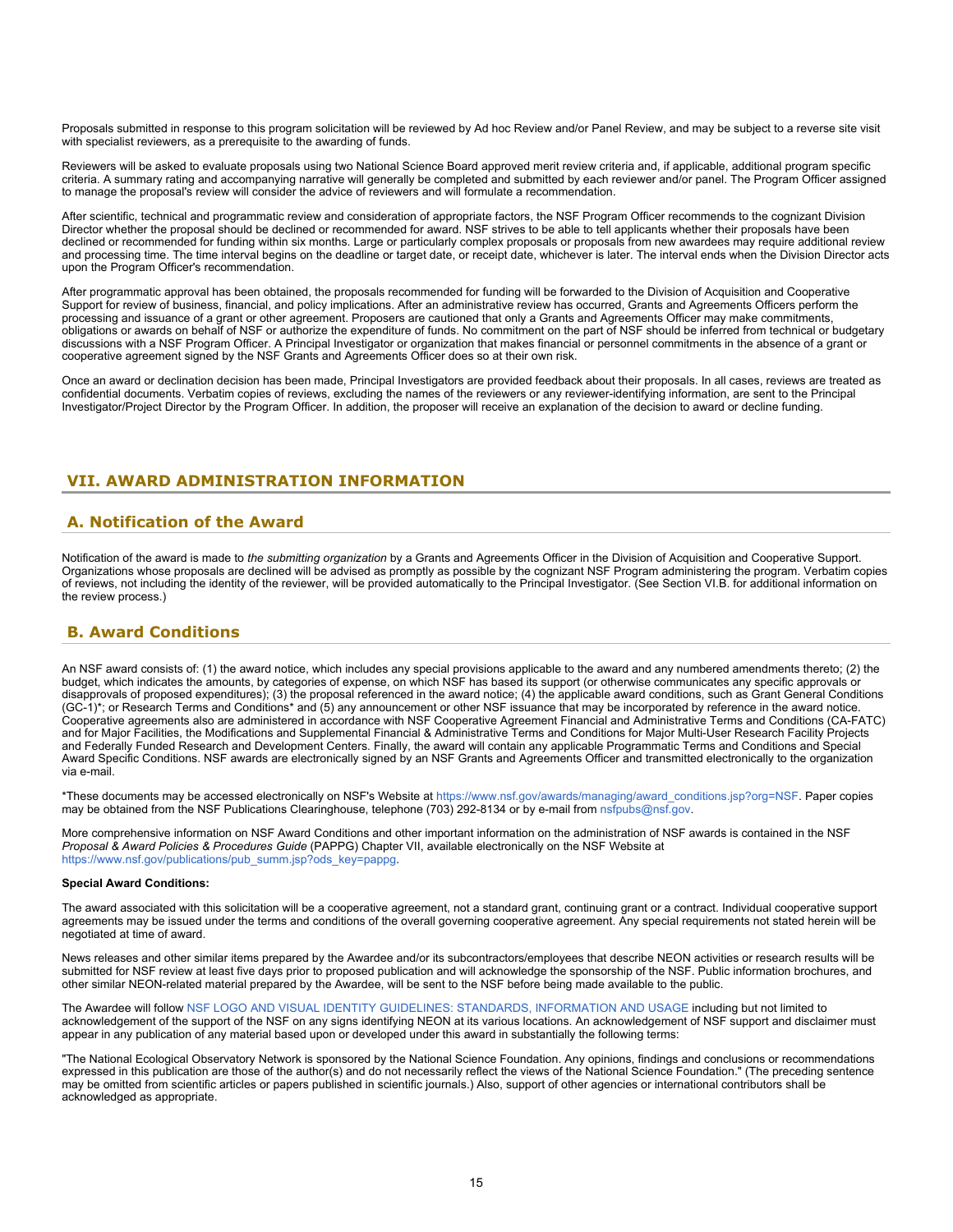### **Programmatic Terms and Conditions:**

The cooperative agreement(s) awarded as a result of this competition will be administered by the cognizant NSF Program in cooperation with the submitting organization. The following measures will be employed in providing oversight for the cooperative agreement:

- Review of annual reports, program plans and performance metrics;
- Review of research and education activities and management performance approximately midway through the five-year award;
- Site visits annually, or as necessary;
- Such other NSF substantial involvement as determined appropriate.

### **Financial and Administrative Terms and Conditions:**

Costs incurred are to be in accordance with Subpart E of 2 CFR 200 – Uniform Administrative Requirements, Cost Principles and Audit Requirements for Federal Awards, or Federal Acquisition Regulation (FAR) Part 31, as applicable to the award recipient type.

The recipient will be required to submit to a Business Systems Review at least once during the five-year award period. Further information may be obtained here: [https://www.nsf.gov/publications/pub\\_summ.jsp?ods\\_key=nsf13100](https://www.nsf.gov/publications/pub_summ.jsp?ods_key=nsf13100)

Standard cooperative agreement terms and conditions, including Modifications and Supplemental terms for Major Multi-User Research Facilities and FFRDC's are available at: [https://www.nsf.gov/awards/managing/co-op\\_conditions.jsp?org=NSF.](https://www.nsf.gov/awards/managing/co-op_conditions.jsp?org=NSF) Specific terms and conditions will be negotiated at time of award.

# <span id="page-15-0"></span>**C. Reporting Requirements**

For all multi-year grants (including both standard and continuing grants), the Principal Investigator must submit an annual project report to the cognizant Program Officer no later than 90 days prior to the end of the current budget period. (Some programs or awards require submission of more frequent project reports). No later than 120 days following expiration of a grant, the PI also is required to submit a final project report, and a project outcomes report for the general public.

Failure to provide the required annual or final project reports, or the project outcomes report, will delay NSF review and processing of any future funding increments as well as any pending proposals for all identified PIs and co-PIs on a given award. PIs should examine the formats of the required reports in advance to assure availability of required data.

PIs are required to use NSF's electronic project-reporting system, available through Research.gov, for preparation and submission of annual and final project reports. Such reports provide information on accomplishments, project participants (individual and organizational), publications, and other specific products and impacts of the project. Submission of the report via Research.gov constitutes certification by the PI that the contents of the report are accurate and complete. The project outcomes report also must be prepared and submitted using Research.gov. This report serves as a brief summary, prepared specifically for the public, of the nature and outcomes of the project. This report will be posted on the NSF website exactly as it is submitted by the PI.

More comprehensive information on NSF Reporting Requirements and other important information on the administration of NSF awards is contained in the *NSF Proposal & Award Policies & Procedures Guide* (PAPPG) Chapter VII, available electronically on the NSF Website at [https://www.nsf.gov/publications/pub\\_summ.jsp?ods\\_key=pappg.](https://www.nsf.gov/publications/pub_summ.jsp?ods_key=pappg)

Content and schedule for additional required deliverables will be specifically defined in the Cooperative Agreement.

### **In addition to the Annual Project Report, Final Project Report, and Project Outcomes Report, the Awardee will provide the following:**

**A Draft Annual Program Plan (APP)**for the coming project year a minimum of 60 days prior to the end of the current fiscal year that establishes the technical approach to fulfilling NSF goals and requirements and cost targets for expenditures for the next program operational year. The APP will cover the upcoming operational year and will address, but not be limited to, Programmatic Goals, Metrics and Milestones, Field Activities, Staffing and Organization Plans, Project Budgets, Major Planning Activities, and Insurance, Permitting and Environmental Considerations. APP contents will reflect the schedules, funding levels, guidelines and formats approved by the NSF Program Officer, with detailed budgets for each Work Breakdown Structure Element. The draft approved Annual Program Plans will serve to guide management of NEON operations and maintenance or each respective year during the Cooperative Agreement period of performance. The draft APP will be refined and submitted to the NSF Program Officer for approval a minimum of 60 days prior to the start of the new program operational year. Significant changes, apparent to the Awardee or identified by the NSF Program Officer, in objectives or activities described in the Annual Program Plan, must be approved by the NSF Grants and Agreements Officer prior to implementation. The impacts and reasons for the proposed changes must be explained. The changes may or may not require modification of the approved budget. Awardee shall provide NSF Program Officials with copies of all significant revisions to documentation, upon request, substantiating all changes to the APP, whether or not NSF approval is required.

**Weekly Activity Report** summarizing ongoing Awardee efforts.

**Bimonthly Report** summarizing program accomplishments, status and issues.

**Quarterly Report** linked to Annual Program Plan including:

- Budget report summarizing expenditures during the current reporting period; and
- Milestone schedule status report including a list and description of milestones and activities completed, replanned via change control or missed.

**Annual Performance Report** submitted once per year, no later than one month prior to a regular performance review of the NEON Project Team. This report will provide a comprehensive analysis of the NEON Project over the reporting period for external review of NEON operations. The Annual Performance Report may be submitted separately or as a separate section within the Annual Project Report.

**Regular Informal Reports** including communication with the Cognizant NSF Program Officer.

# <span id="page-15-1"></span>**VIII. AGENCY CONTACTS**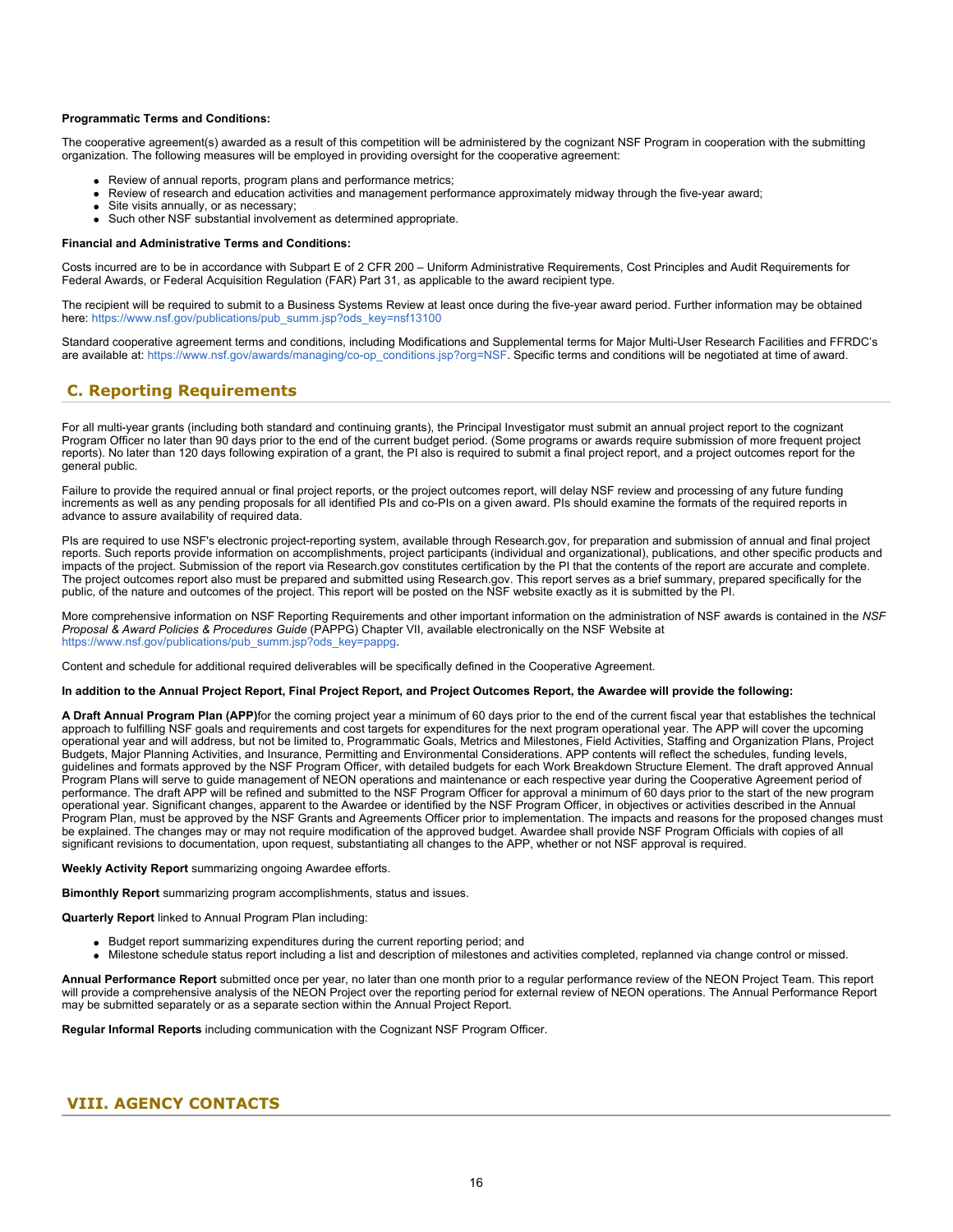*Please note that the program contact information is current at the time of publishing. See program website for any updates to the points of contact.*

General inquiries regarding this program should be made to:

- Roland Roberts, Cognizant Program Officer, telephone: (703) 292-7884, email: [neon-bot@nsf.gov](mailto:neon-bot@nsf.gov)
- Montona Futrell-Griggs, Project Manager, telephone: (703) 292-7162, email: [neon-bot@nsf.gov](mailto:neon-bot@nsf.gov)

For questions related to the use of FastLane or Research.gov, contact:

FastLane and Research.gov Help Desk: 1-800-673-6188

FastLane Help Desk e-mail: [fastlane@nsf.gov](mailto:fastlane@nsf.gov).

Research.gov Help Desk e-mail: [rgov@nsf.gov](mailto:rgov@nsf.gov)

For questions relating to Grants gov contact:

Grants.gov Contact Center: If the Authorized Organizational Representatives (AOR) has not received a confirmation message from Grants.gov within 48 hours of submission of application, please contact via telephone: 1-800-518-4726; e-mail: [support@grants.gov](mailto:support@grants.gov).

### <span id="page-16-0"></span>**IX. OTHER INFORMATION**

The NSF website provides the most comprehensive source of information on NSF Directorates (including contact information), programs and funding opportunities. Use of this website by potential proposers is strongly encouraged. In addition, "NSF Update" is an information-delivery system designed to keep potential proposers and other interested parties apprised of new NSF funding opportunities and publications, important changes in proposal and award policies and procedures, and upcoming NSF [Grants Conferences](https://www.nsf.gov/bfa/dias/policy/outreach.jsp). Subscribers are informed through e-mail or the user's Web browser each time new publications are issued that match their identified interests. "NSF Update" also is available on [NSF's website](https://www.nsf.gov/cgi-bin/goodbye?https://public.govdelivery.com/accounts/USNSF/subscriber/new?topic_id=USNSF_179).

Grants.gov provides an additional electronic capability to search for Federal government-wide grant opportunities. NSF funding opportunities may be accessed via this mechanism. Further information on Grants.gov may be obtained at [https://www.grants.gov](https://www.grants.gov/).

### **ABOUT THE NATIONAL SCIENCE FOUNDATION**

The National Science Foundation (NSF) is an independent Federal agency created by the National Science Foundation Act of 1950, as amended (42 USC 1861-75). The Act states the purpose of the NSF is "to promote the progress of science; [and] to advance the national health, prosperity, and welfare by supporting research and education in all fields of science and engineering."

NSF funds research and education in most fields of science and engineering. It does this through grants and cooperative agreements to more than 2,000 colleges, universities, K-12 school systems, businesses, informal science organizations and other research organizations throughout the US. The Foundation accounts for about one-fourth of Federal support to academic institutions for basic research.

NSF receives approximately 55,000 proposals each year for research, education and training projects, of which approximately 11,000 are funded. In addition, the Foundation receives several thousand applications for graduate and postdoctoral fellowships. The agency operates no laboratories itself but does support National Research Centers, user facilities, certain oceanographic vessels and Arctic and Antarctic research stations. The Foundation also supports cooperative research between universities and industry, US participation in international scientific and engineering efforts, and educational activities at every academic level.

*Facilitation Awards for Scientists and Engineers with Disabilities* (FASED) provide funding for special assistance or equipment to enable persons with disabilities to work on NSF-supported projects. See the *NSF Proposal & Award Policies & Procedures Guide* Chapter II.E.6 for instructions regarding preparation of these types of proposals.

The National Science Foundation has Telephonic Device for the Deaf (TDD) and Federal Information Relay Service (FIRS) capabilities that enable individuals with hearing impairments to communicate with the Foundation about NSF programs, employment or general information. TDD may be accessed at (703) 292- 5090 and (800) 281-8749, FIRS at (800) 877-8339.

The National Science Foundation Information Center may be reached at (703) 292-5111.

The National Science Foundation promotes and advances scientific progress in the United States by competitively awarding grants and cooperative agreements for research and education in the sciences, mathematics, and engineering.

To get the latest information about program deadlines, to download copies of NSF publications, and to access abstracts of awards, visit the NSF Website at [https://www.nsf.gov](https://www.nsf.gov/)

| Location:                                              | 2415 Eisenhower Avenue, Alexandria, VA 22314 |  |  |  |  |  |  |
|--------------------------------------------------------|----------------------------------------------|--|--|--|--|--|--|
| • For General Information<br>(NSF Information Center): | (703) 292-5111                               |  |  |  |  |  |  |
| • TDD (for the hearing-impaired):                      | (703) 292-5090                               |  |  |  |  |  |  |